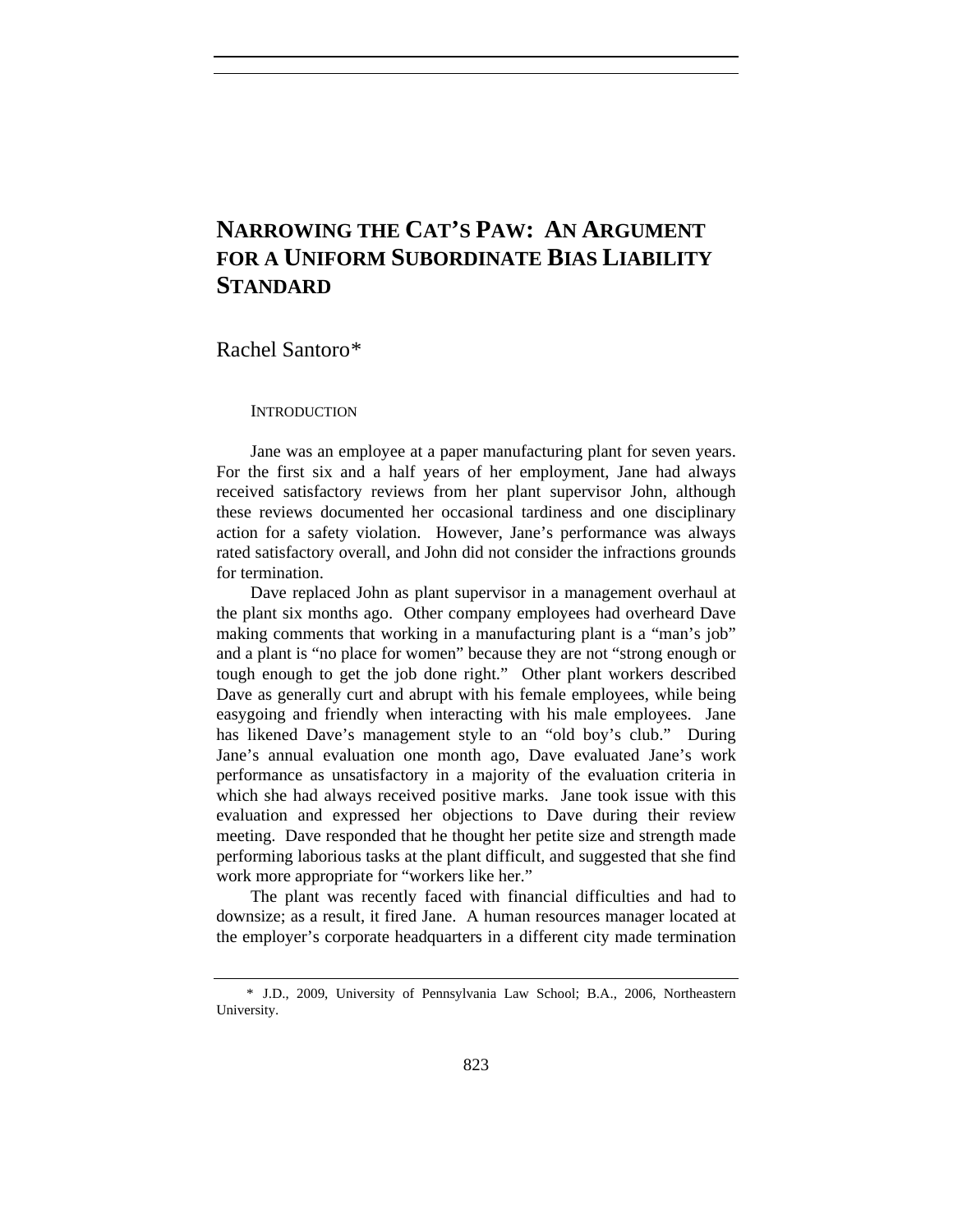decisions based upon an investigation that included a review of personnel files and supervisor recommendations. Performance evaluations and supervisor recommendations were heavily weighed in termination decisions, but past disciplinary actions and other performance related factors were considered as well. Although the human resources manager who terminated Jane never met her and did not harbor discriminatory animus towards women, at least part of the decision was based on Dave's input. Should the paper manufacturing plant be held liable for terminating Jane because of her immediate supervisor's discriminatory animus towards women?

The Supreme Court was scheduled to hear arguments on a similar issue in *EEOC v. BCI Coca-Cola Bottling Co. of Los Angeles*<sup>[1](#page-1-0)</sup> in April 2006. The question was presented as: "Under what circumstances is an employer liable under federal anti-discrimination laws based on a subordinate's discriminatory animus, where the person(s) who actually made the adverse employment decision admittedly harbored no discriminatory motive toward the impacted employee."<sup>[2](#page-1-1)</sup> Several circuit courts of appeals have adopted variations of the "cat's paw"<sup>[3](#page-1-2)</sup> theory to answer similar questions and impute liability to the employer for a subordinate supervisor's discriminatory treatment of a statutorily protected employee. The "cat's paw" theory imputes liability to an employer when a biased employee uses his or her employer as the formal mechanism through which to fire an employee for discriminatory reasons.<sup>[4](#page-1-3)</sup> It is also referred to as "subordinate bias" theory. The circuit courts of appeals are split along three general levels of subordinate bias influence that is necessary to impute liability to the employer in cases where subordinate supervisor bias influences employment actions: (1) "principally responsible"<sup>[5](#page-1-4)</sup>; (2) "any influence"<sup>[6](#page-1-5)</sup>; and (3) "causal connection."<sup>[7](#page-1-6)</sup> Days before the Supreme Court was scheduled to hear arguments for  $BCI$ , the case was dismissed, $8$  and this

 <sup>1. 450</sup> F.3d 476 (10th Cir. 2006).

<span id="page-1-1"></span><span id="page-1-0"></span> <sup>2.</sup> Petition for Writ of Certiorari, BCI Coca-Cola Bottling Co. of L.A. v. EEOC, 549 U.S. 1105 (2007) (No. 06-341), 2006 WL 2582502.

<span id="page-1-2"></span> <sup>3.</sup> Judge Posner first dubbed the subordinate bias theory of liability as the "cat's paw" in *Shager v. Upjohn Co.*, 913 F.2d 398, 405 (7th Cir. 1990). The doctrine derives its name from a fable titled "The Monkey and the Cat" by Jean LaFontaine. In the story, a cunning monkey persuades a cat to pull chestnuts out of a hot fire for the two animals to eat. While the cat pulls the chestnuts and burns his paws, the monkey eats all of the chestnuts himself and deserts the cat.

<span id="page-1-4"></span><span id="page-1-3"></span><sup>4.</sup> *See* Llampallas v. Mini-Circuits, Lab, Inc., 163 F.3d 1236, 1249 (11th Cir. 1998) (discussing the nature of a cat's paw case).

 <sup>5.</sup> Hill v. Lockheed Martin Logistics Mgmt., 354 F.3d 277, 291 (4th Cir. 2004).

<sup>6.</sup> *Shager*, 913 F.2d at 405.

<sup>7.</sup> *BCI*, 450 F.3d at 487-88.

<span id="page-1-7"></span><span id="page-1-6"></span><span id="page-1-5"></span> <sup>8.</sup> The parties settled and requested a dismissal. *See* BCI Coca-Cola Bottling Co. of L.A. v. EEOC, 549 U.S. 1334 (2007) (dismissing writ of certiorari).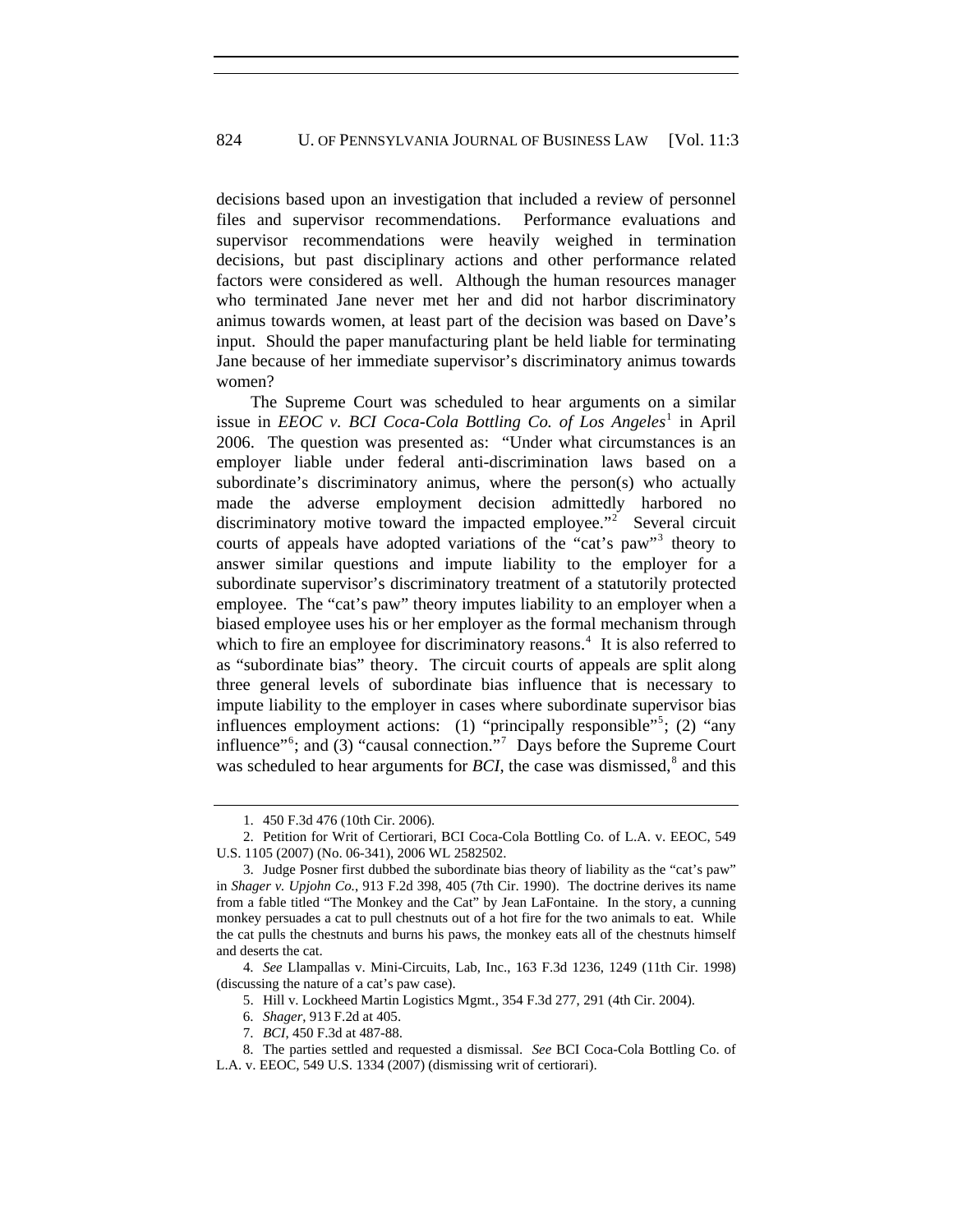important split remains unaddressed.<sup>[9](#page-2-0)</sup>

This Comment argues that the Supreme Court should resolve this important employment discrimination circuit split. Part I of this Comment summarizes the various circuits' subordinate bias liability approaches in detail and identifies why one consistent standard is necessary. Part II contends that subordinate bias theory has support in federal antidiscrimination statutory frameworks. Part III explains why the Tenth Circuit's "causal connection" is the closest to an appropriate standard and identifies areas for improvement if it were to become the uniform standard. Finally, Part IV addresses the need for a definitive approach to the "independent investigation" requirement articulated in all of the subordinate bias liability approaches.

## I. THE CIRCUIT SPLIT

*Shager v. Upjohn Co.* is the original "cat's paw" case. In an opinion written by Judge Posner, the Seventh Circuit held that "any influence" of a biased supervisor is enough to impute liability for discrimination to an employer.<sup>[10](#page-2-1)</sup> In *Shager*, a middle-aged fertilizer salesman alleged that he was terminated from his position because of his younger, age-biased supervisor.<sup>[11](#page-2-2)</sup> The employee claimed that his supervisor asked him how he felt about being supervised by a younger person, assigned him a more challenging sales territory, and treated him poorly compared to a younger salesman who held the same employment position.<sup>[12](#page-2-3)</sup> The Seventh Circuit reversed the summary judgment order to defendants, and extended the doctrine of respondeat superior $13$  to the employment discrimination context. The court held that when a biased subordinate deliberately acts to create an unfavorable employment situation for an employee, the employer for which the biased subordinate is an agent should be held liable for

<span id="page-2-0"></span> <sup>9.</sup> The Supreme Court had two more opportunities to review subordinate liability bias, but declined both. *See* Sawicki v. Morgan State Univ., 170 Fed. App'x. 271 (4th Cir. 2006), *cert. denied* 127 S. Ct. 2095 (2007); Ray v. CSX Transp., Inc., 189 Fed. App'x 154 (4th Cir. 2006), *cert. denied* 549 U.S. 1053.

<sup>10.</sup> *Shager*, 913 F.2d at 405.

<sup>11.</sup> *Id.* at 401.

<sup>12.</sup> *Id.* at 400.

<span id="page-2-4"></span><span id="page-2-3"></span><span id="page-2-2"></span><span id="page-2-1"></span> <sup>13.</sup> The common law tort principle of respondent superior was adopted in the Restatement (Third) of Agency § 7.07 (2006) for employees acting within the scope of their employment. *See* Lancaster v. Norfolk & W. Ry. Co., 773 F.2d 807, 817 (7th Cir. 1985) ("[T]he plaintiff must show that the employee's tort was in attempted (though often misguided) furtherance of the employer's business . . . ."). The *Shager* court noted that the common law rule is usually carried over to statutory torts because statutes often do not cover all the issues necessary to construct a complete tort liability regime. *Shager*, 913 F.2d at 404.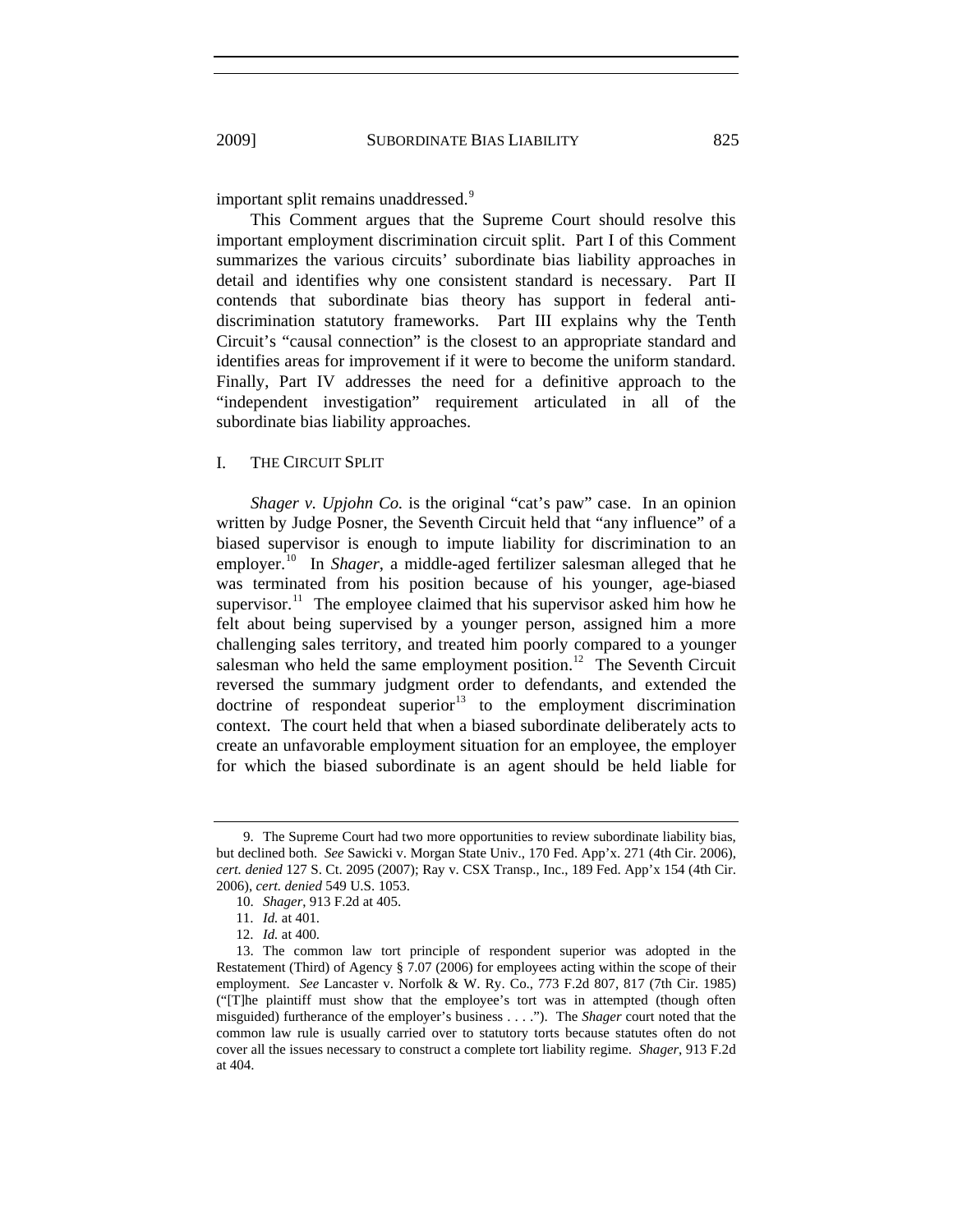exert over the employment action in order for the employer to be held liable.<sup>[15](#page-3-1)</sup> disparate treatment.<sup>[14](#page-3-0)</sup> Most circuits have adopted some variation of the "any influence" standard formulated by the *Shager* court, although the courts have differed over the level of influence the biased subordinate must

[Circuit's "principally responsible" test has been](#page-3-7) widely criticized and not followed by any other circuit court of appeals. $^{22}$ [In stark contrast to the broad "any influence" approach, the Fourth](#page-3-1)  [Circuit has held that a biased subordinate must be "principally responsible"](#page-3-1)  [for a termination based on disparate treatment of a protected employee in](#page-3-1)  [order to be held liable for employment discrimination.](#page-3-1)<sup>16</sup> In *Hill v*. *Lockheed Martin Logistics Mgmt.*[, a fifty-seven-year-old female employee](#page-3-2)  [alleged that she was terminated from her mechanic's job at Lockheed](#page-3-2)  [Martin due to age and sex discrimination and in retaliation for her](#page-3-2)  [complaints about the alleged discrimination.](#page-3-2)<sup>17</sup> The mechanic was [terminated after a series of written reprimands for violations of quality and](#page-3-3)  [safety standards.](#page-3-3)<sup>18</sup> Although she admitted that the reprimands were for [valid violations, she contended that a safety inspector at her military jobsite](#page-3-4)  [reported two of these violations because he harbored discriminatory animus](#page-3-4)  [for her, evidenced by the inspector's disparaging remarks about her age and](#page-3-4)  [gender.](#page-3-4)<sup>19</sup> Because the two reports the inspector made resulted in the [mechanic's second and third reprimands, she alleged her termination was](#page-3-5)  [because of the inspector's discrimination.](#page-3-5)<sup>20</sup> The court declined to adopt the [approach of the Seventh Circuit and affirmed summary judgment to](#page-3-6)  [Lockheed, declaring that even if the biased subordinate had played a](#page-3-6)  [significant role or had a substantial influence on the adverse employment](#page-3-6)  [action, it was not sufficient to hold the employer liable.](#page-3-6)<sup>21</sup> The Fourth

<sup>14.</sup> *Shager*, 913 F.2d at 404.

<span id="page-3-2"></span><span id="page-3-1"></span><span id="page-3-0"></span><sup>15.</sup> *See Lancaster*, 773 F.2d at 819-20; Poland v. Chertoff, 494 F.3d 1174, 1182 (9th Cir. 2007); *BCI*, 450 F.3d at 487. For a detailed discussion of the standards developed in these cases, see Genova & Vernoia, *infra* note 28, at 20.

<sup>16.</sup> *Hill*, 354 F.3d at 281-82.

<sup>17.</sup> *Id.* at 282.

<sup>18.</sup> *Id.*

<sup>19.</sup> *Id.* at 283.

<sup>20.</sup> *Id.*

<sup>21.</sup> *Id.* at 290-91.

<span id="page-3-7"></span><span id="page-3-6"></span><span id="page-3-5"></span><span id="page-3-4"></span><span id="page-3-3"></span><sup>(7</sup>th Cir. 2004) ("We are mindful [of the Fourth Circuit's opinion in *Hill*] . . . . That is not 22. *See, e.g.*, BCI, 450 F.3d at 487 ("The Fourth Circuit's strict approach makes too much of the phrase 'actual decisionmaker' . . . [and] also undermines the deterrent effect of subordinate bias claims, allowing employers to escape liability even when a subordinate's discrimination is the sole cause of an adverse employment action, on the theory that the subordinate did not exercise complete control over the decisionmaker."); *Poland*, 494 F.3d at 1182 ("No doubt an employer is liable for the discriminatory acts of a subordinate in cases where the biased subordinate is, as a practical matter, the actual decisionmaker. But liability should not be limited to those cases only."); Lust v. Sealy, Inc., 383 F.3d 580, 584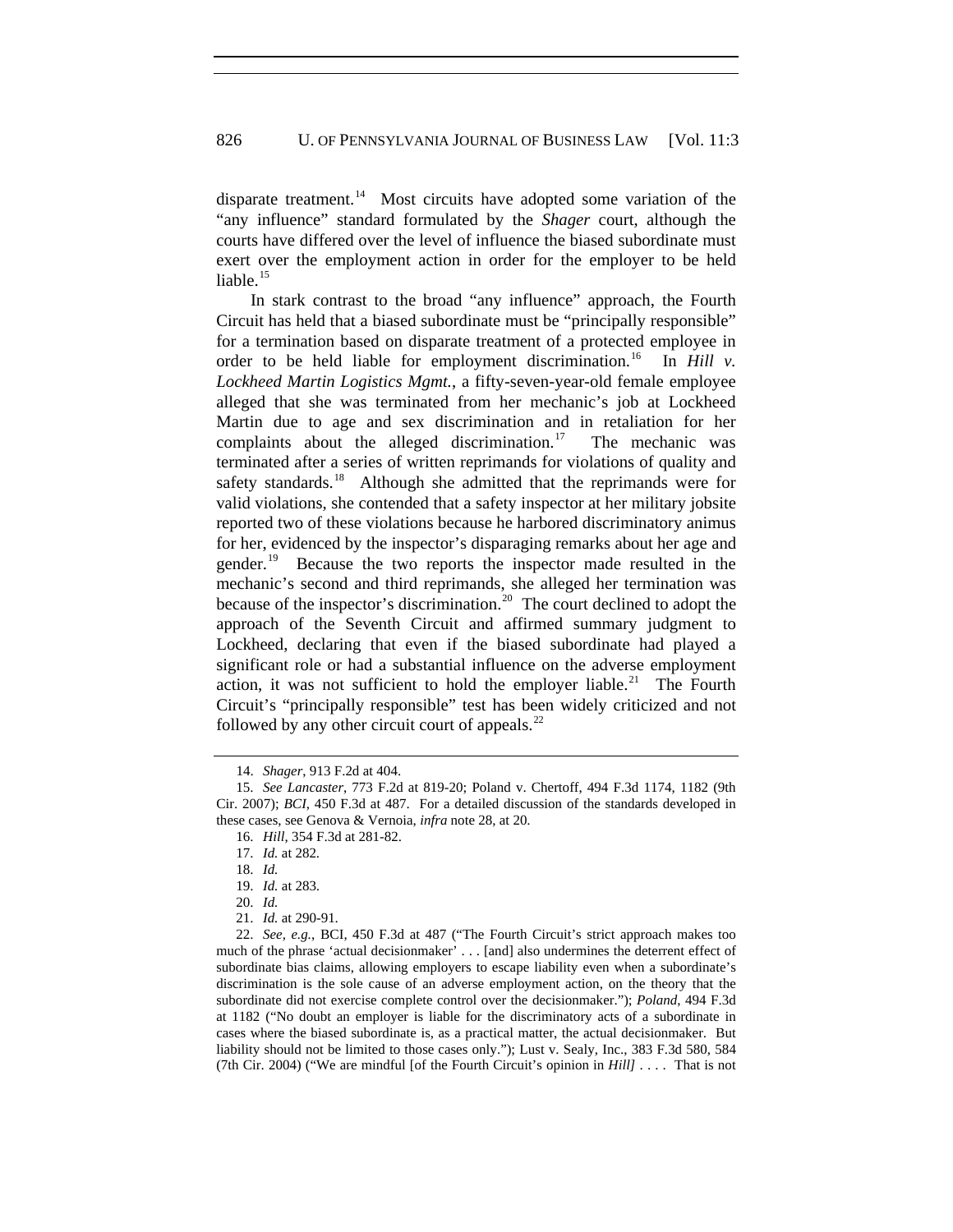2009] SUBORDINATE BIAS LIABILITY 827

filed suit against BCI after he was terminated, alleging racial discrimination.<sup>[27](#page-4-4)</sup> Finally, the Tenth Circuit has adopted a "causal connection" standard that is positioned intermediately between the "any influence" and "principally responsible" standards previously discussed. In *BCI*, a Hispanic District Sales Manager reported an African-American merchandiser to human resources for insubordination because the merchandiser failed to report to work after telling his supervisor that he would not make it in.<sup>[23](#page-4-0)</sup> The District Sales Manager had a history of making disparaging comments about African-American employees and treating them less fairly than other employees under similar circumstances.[24](#page-4-1) When the District Sales Manager reported the merchandiser to a human resources manager, she reviewed his personnel record and made the decision to terminate  $\lim_{n \to \infty} 25$  $\lim_{n \to \infty} 25$ . The human resources manager harbored no discriminatory views against the merchandiser—in fact, she didn't even know he was African-American.<sup>[26](#page-4-3)</sup> The merchandiser

[given were pretextual, and that the employer did](#page-4-6) not undertake a sufficiently independent investigation of the complaint.<sup>[30](#page-5-0)</sup> [Adopting a middle-ground approach,](#page-4-4) $^{28}$  the Tenth Circuit held in this [case that a plaintiff must demonstrate a "causal connection" between his or](#page-4-5)  [her biased supervisor and the adverse employment action in order to prevail](#page-4-5)  [on the merits of a subordinate bias claim.](#page-4-5)<sup>29</sup> The court further held that an [employer could be held liable for the subordinate's discriminatory bias if](#page-4-6)  [the plaintiff established that the biased supervisor's report to the actual](#page-4-6)  [decision maker was the real reason for termination, that the other reasons](#page-4-6) 

[The inconsistency of these three general approaches to subordinate](#page-5-0)  [bias liability has led to more questions than answers for employers.](#page-5-0)  [Depending on the jurisdiction in which these disputes are litigated,](#page-5-0)  [employers currently have varying levels of responsibility to ensure](#page-5-0)  [liability-free employment actions. For instance, an employer under the](#page-5-0)  [Fourth Circuit's standard could insulate itself from liability by having all](#page-5-0)  [adverse employment decisions performed by a committee, essentially](#page-5-0)  [creating a "revolving door" where the committee could terminate an](#page-5-0) 

<span id="page-4-0"></span>the view of this court.").

<sup>23.</sup> *BCI*, 450 F.3d at 480.

<span id="page-4-2"></span><span id="page-4-1"></span><sup>24.</sup> *See id.* at 482 (describing allegations of mistreatment lodged by Sales Manager at Hispanic employees).

<sup>25.</sup> *Id.* at 481-82.

<sup>26.</sup> *Id.* at 481.

<sup>27.</sup> *Id.* at 482.

<span id="page-4-6"></span><span id="page-4-5"></span><span id="page-4-4"></span><span id="page-4-3"></span> <sup>28.</sup> Anjelo J. Genova & Francis J. Vernoia, Practical Considerations from Recent Development in Employment Law. 759 Prac. L. Inst./Litig. 9, 21 (2007).

<sup>29.</sup> *BCI*, 450 F.3d at 487.

<sup>30.</sup> *Id.* at 488.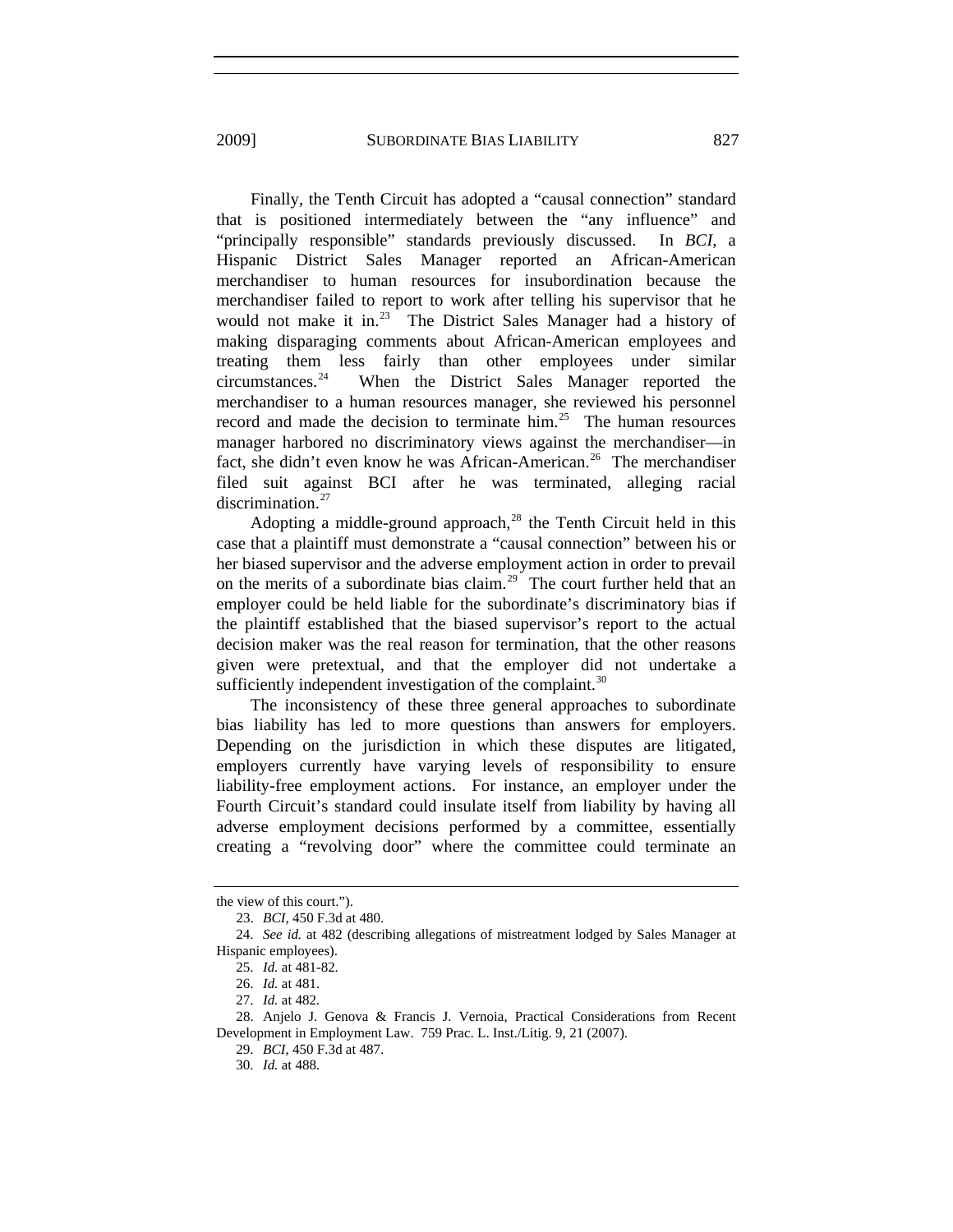[deprive affected employees of clear recourse for discriminat](#page-5-2)ory actions and undermine the objectives of anti-discrimination legislation. [employee for any discriminatory reason as long as the affected employee](#page-5-0)  [was questioned.](#page-5-0)<sup>31</sup> In stark contrast, an employer defending against a [lawsuit in the Seventh Circuit is faced with a difficult situation: a single](#page-5-1)  [complaint or allegation by a biased supervisor could impute liability to the](#page-5-1)  [employer if an adverse employment action is taken in relation to the](#page-5-1)  complaint, despite good faith policies and compliance with anti-<br>discrimination laws.<sup>32</sup> Somewhere in the middle of these contrasting Somewhere in the middle of these contrasting [approaches, an employer under the Tenth Circuit's standard may know that](#page-5-2)  [some type of independent investigation policy is necessary to protect](#page-5-2)  [against subordinate bias liability, but just who should investigate and how](#page-5-2)  [the investigation should proceed is unclear.](#page-5-2) $33$  These differing approaches [not only leave employers uncertain about what type of procedural](#page-5-2)  [mechanisms to instate for adverse employment actions, but they also](#page-5-2) 

#### II. OBJECTIVES OF STATUTORY ANTI-DISCRIMINATION AND AGENCY **PRINCIPLES** THE CAT'S PAW THEORY OF EMPLOYER LIABILITY FURTHERS THE

subordinate's act or influence is firmly grounded in federal anti-discrimination statutes and statutory principles of agency.<sup>[34](#page-6-0)</sup> Although the threshold of employer responsibility for discriminating employees with no actual decision-making authority varies among the different approaches, all agree that liability can be imputed to the employer. This agreement to impose liability on an employer for a biased

[Adopting agency principles in the employment context furthers many](#page-6-0)  [purposes. First, holding employers responsible for the actions of their](#page-6-0) 

33. Genova & Vernoia, *supra* note 28, at 21.

<span id="page-5-0"></span> <sup>31.</sup> Tim Davis, *Beyond the Cat's Paw: An Argument for Adopting a "Substantially Influences" Standard for Title VII and ADEA Liability*, 6 PIERCE L. REV. 247, 257-58 (2007).

<span id="page-5-1"></span><sup>32.</sup> *See* Dey v. Colt. Constr. & Dev. Co., 28 F.3d 1446, 1459 (7th Cir. 1994) (An employer may be liable if "an employee with discriminatory animus provided factual information or other input that may have affected the adverse employment action."). For a discussion of the many other circuits that have adopted lenient approaches, see Cat's Paw Liability,

http://www.uslaw.com/library/Law\_Students/Circuit\_Split\_Cats\_Paw\_Liability.php?item=3 4000 (last visited March 25, 2009).

<span id="page-5-2"></span> <sup>34.</sup> Davis, *supra* note 31, at 249-51. *But see* Brief for Soc'y for Human Res. Mgmt. as Amicus Curiae Supporting Petitioner, BCI Coca-Cola Bottling Co. of L.A. v. EEOC, 127 S. Ct. 852 (2007), 2007 WL 647974 (arguing that Title VII's definition of an "agent" in subordinate supervisor cases includes only the formal decision maker, not the subordinate supervisor because an "agent" is only a party that has the authority to act on behalf of the employer).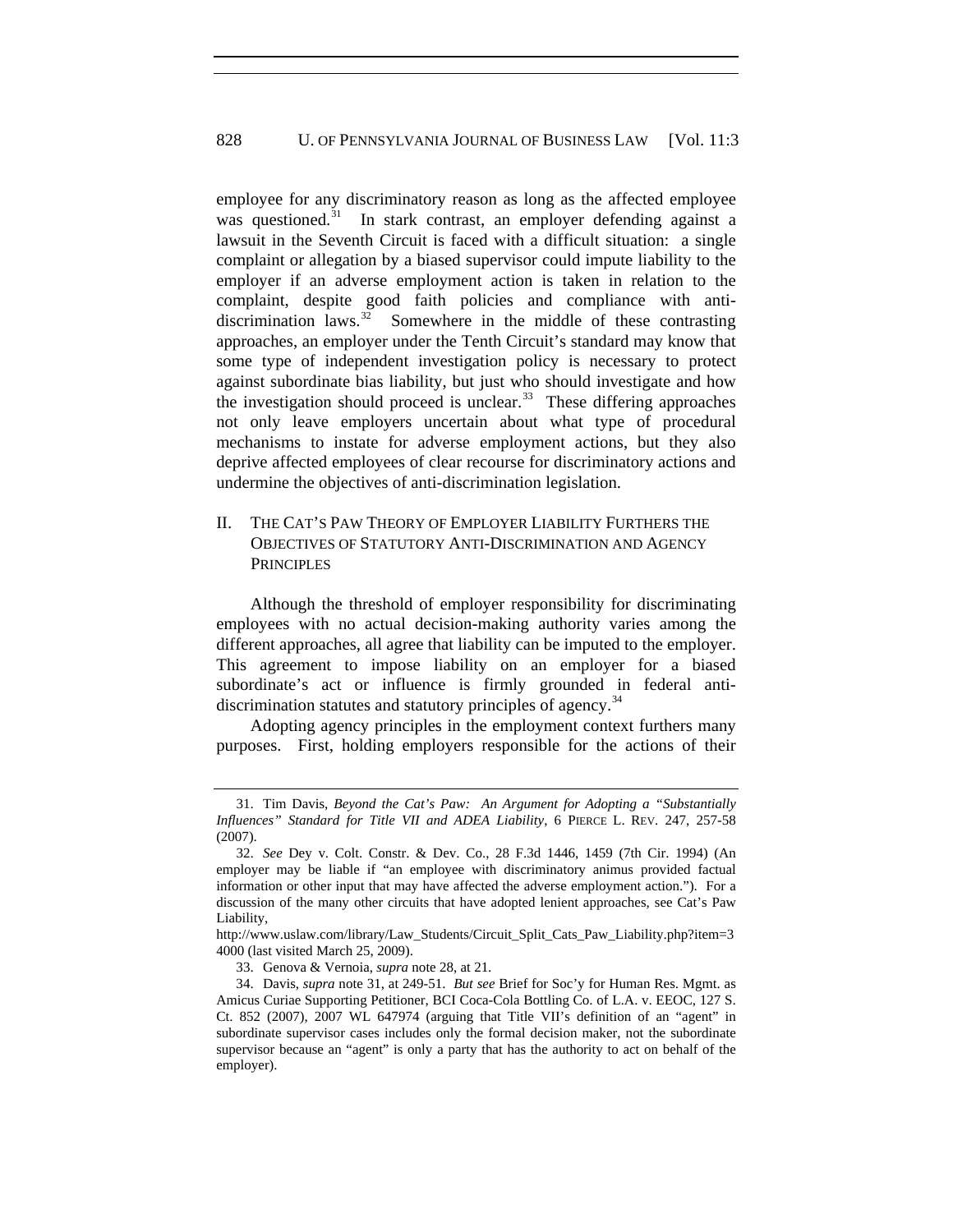[from liability by having all personnel decisions](#page-6-1) made through centralized committees or other removed decision-makers.<sup>[36](#page-6-2)</sup> [biased employees in some cases, and recognizing that the decision-makers](#page-6-0)  [who are given official authority to take employment actions are not always](#page-6-0)  [the individuals who solely make the decisions, encourages employers to be](#page-6-0)  [more responsible when crafting policies and when hiring and overseeing](#page-6-0)  [subordinate supervisors.](#page-6-0)<sup>35</sup> Additionally, it furthers the objectives of federal [anti-discrimination statutes by ensuring that employees are afforded](#page-6-1)  [adequate remedies from employers that may attempt to shield themselves](#page-6-1) 

employers for discriminatory or harassing supervisors.<sup>[41](#page-6-7)</sup> The Court stated: [The Supreme Court has recognized subordinate bias liability based on](#page-6-2)  [agency principles.](#page-6-2)<sup>37</sup> In *[Meritor Savings Bank, FSB v. Vinson](#page-6-3)*<sup>38</sup> the Court [considered a case in which a female bank employee brought a sexual](#page-6-4)  [harassment suit against her supervisor and the bank.](#page-6-4)<sup>39</sup> Although the Court [declined to find employers automatically liable for any wrongdoing by](#page-6-5)  [supervisors,](#page-6-5) $40$  it did acknowledge that Congress intended for courts to look [to agency principles when deciding whether to impute liability to](#page-6-6)

While such common-law principles may not be transferable in all their particulars to Title VII, Congress' decision to define "employer" to include any "agent" of an employer . . . surely evinces an intent to place some limits on the acts of employees for which employers under Title VII are to be held responsible.<sup>[42](#page-6-8)</sup>

Restatement of Agency,<sup>45</sup> the Court acknowledged that "An employer may [The transfer of agency principles to employment discrimination was](#page-6-8)  reinforced again in *[Burlington Industries v. Ellerth](#page-6-8)*. 43 [The Court examined](#page-6-9)  [agency principles when deciding whether an employer was vicariously](#page-6-9)  [liable for a supervisor who sexually harassed an employee and made threats](#page-6-9)  [against the employee's job security.](#page-6-9)<sup>44</sup> Citing Section 219 of the

<span id="page-6-0"></span> <sup>35.</sup> Mary-Kathryn Zachary, *Subordinate Bias Liability: Cat's Paw, Rubber Stamp, and*  , 67(10), Oct. 1, 2006, at 22. *Other Theories*, SUPERVISION

<sup>36.</sup> *Id.* at 23.

<span id="page-6-2"></span><span id="page-6-1"></span><sup>1709, 1713 (2005) (</sup>explaining that agency principles are used to determine whether a person or entity is an agent or employer). 37. *See* Ali Razzaghi, Comment and Case Note, *Hill v. Lockheed Martin Logistics Management, Inc.: "Substantially Influencing" the Fourth Circuit to Change Its Standard for Imputing Employer Liability for the Biases of a Non-Decisionmaker*, 73 U. CIN. L. REV.

<span id="page-6-4"></span><span id="page-6-3"></span><sup>38. 477</sup> U.S. 57 (1986).

<sup>39.</sup> *Id.* at 60.

<sup>40.</sup> *Id.* at 72.

<span id="page-6-7"></span><span id="page-6-6"></span><span id="page-6-5"></span><sup>41.</sup> *See id.* ("[W]e do agree with the EEOC that Congress wanted courts to look to agency principles for guidance in this area.").

<sup>42.</sup> *Id.* (internal citations omitted).

<span id="page-6-10"></span><span id="page-6-9"></span><span id="page-6-8"></span><sup>43. 524</sup> U.S. 742 (1998).

<sup>44.</sup> *Id.* at 755.

 <sup>45.</sup> RESTATEMENT (SECOND) OF AGENCY § 219(1) (1958) ("A master is subject to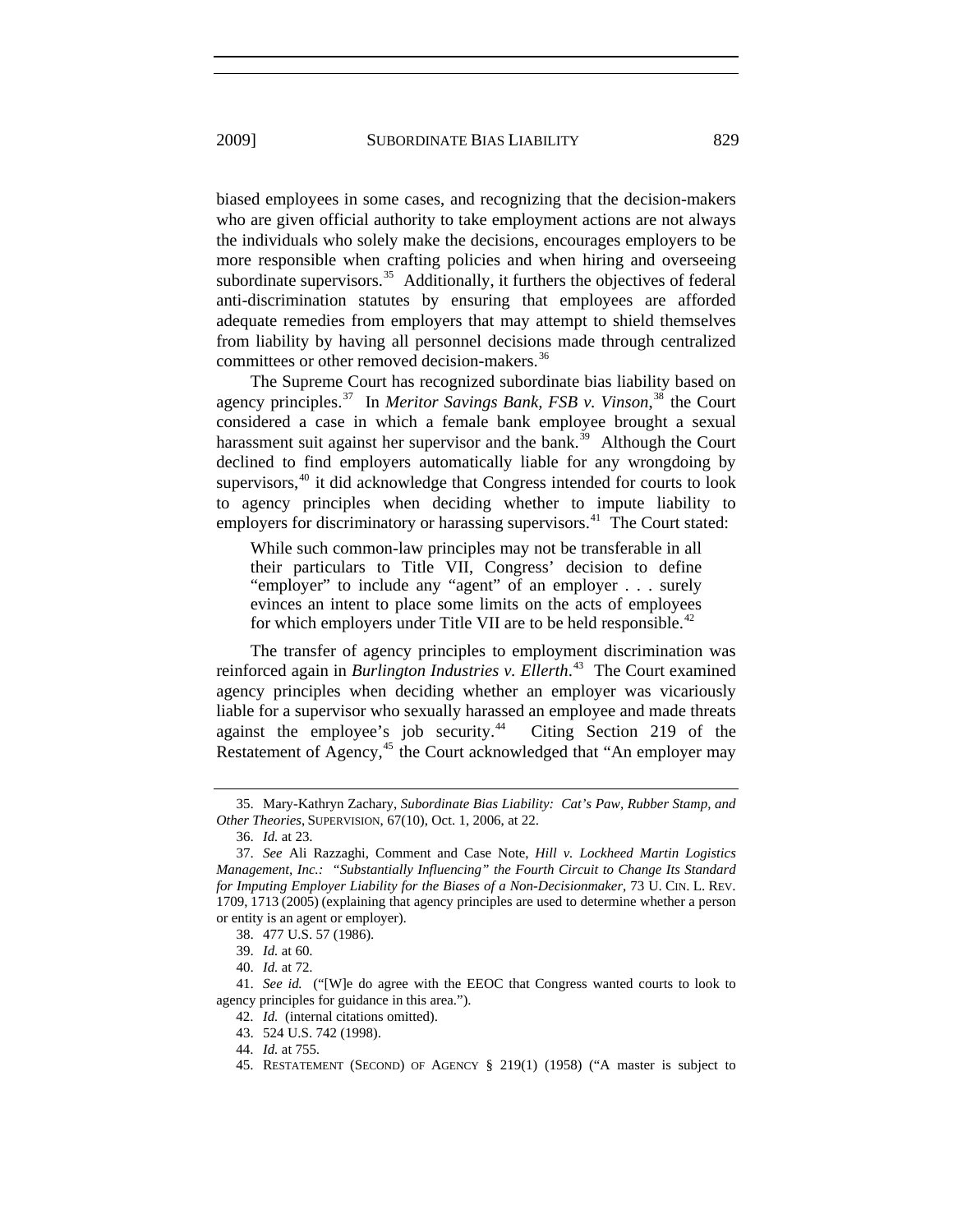[be liable for both negligent and intentional torts committed by an employee](#page-6-10)  [within the scope of his or her employment."](#page-6-10)<sup>46</sup> Lower federal courts have [applied this principle based on this Supreme Court precedent.](#page-7-0)<sup>47</sup>

The cat's paw theory of employer liability supports the objectives<sup>[48](#page-7-1)</sup> The federal anti-discrimination statutes that are most intertwined in subordinate bias cases are Title VII of the Civil Rights Act (Title VII),  $49$  the Americans with Disabilities Act of 1990  $(ADA)$ ,<sup>[50](#page-7-3)</sup> and the Age Discrimination in Employment Act of 1967 (ADEA).<sup>[51](#page-7-4)</sup> These statutes were enacted to combat discrimination in the workplace, protect employees most susceptible to discriminatory practices, and compensate employment discrimination victims.<sup>[52](#page-7-5)</sup>

The statutory language of these three statutes articulates these objectives very clearly. Title VII states that it is unlawful for any employer to deprive an individual of employment based on "such individual's race, color, religion, sex, or national origin."[53](#page-7-6) Title VII's goals are clear: "[T]o eradicate employment discrimination and provide redress for victims of such discrimination."<sup>[54](#page-7-7)</sup> Similarly, the ADA provides unambiguous language of intent: No employer may discriminate "[A]gainst a qualified individual with a disability because of the disability of such individual in regard to ... discharge of employees  $\dots$  ."<sup>[55](#page-7-8)</sup> Lastly, the ADEA also offers clear guidance on its objective: to make it illegal for an employer to terminate an employee "because of such individual's age."<sup>[56](#page-7-9)</sup>

These statutes encourage employers to enact responsible policies that prevent and identify discrimination.<sup>[57](#page-7-10)</sup> However, the circuit split on subordinate bias liability thus far has only left employers with uncertainty as to how best to protect themselves against imputed liability for discriminatory non-decision-makers. Employers can only enact responsible policies if they are certain of the guidelines that apply to them, and of the "depth of the investigation required to defeat potential subordinate bias in

<span id="page-7-5"></span><span id="page-7-4"></span><span id="page-7-3"></span><span id="page-7-2"></span>52. *See* Albemarle Paper Co. v. Moody, 422 U.S. 405, 417 (1975) (discussing the objective of federal anti-discrimination statutes).

53. 42 U.S.C. § 2000e-2(a)(2) (2000).

<span id="page-7-10"></span><span id="page-7-9"></span><span id="page-7-8"></span><span id="page-7-7"></span><span id="page-7-6"></span> 54. Scott B. Goldberg, Comment, *Discrimination By Managers and Supervisors: Recognized Agent Liability Under Title VII*, 143 U. PA. L. REV. 571, 580 (1994).

55. 42 U.S.C. § 12112(a) (2000).

<span id="page-7-1"></span><span id="page-7-0"></span>liability for the torts of his servants committed while acting in the scope of their employment.").

<sup>46.</sup> *Ellerth*, 524 U.S. at 756.

 <sup>47.</sup> Razzaghi, *supra* note 37, at 1715-16.

 <sup>48.</sup> Davis, *supra* note 31, at 249.

 <sup>49. 42</sup> U.S.C. § 2000e-2 (2000).

 <sup>50. 42</sup> U.S.C. § 12101 *et. seq.* (2000).

 <sup>51. 20</sup> U.S.C. § 621 *et. seq.* (2000).

 <sup>56. 29</sup> U.S.C. § 623(a)(1) (2000).

 <sup>57.</sup> Goldberg, *supra* note 54, at 577.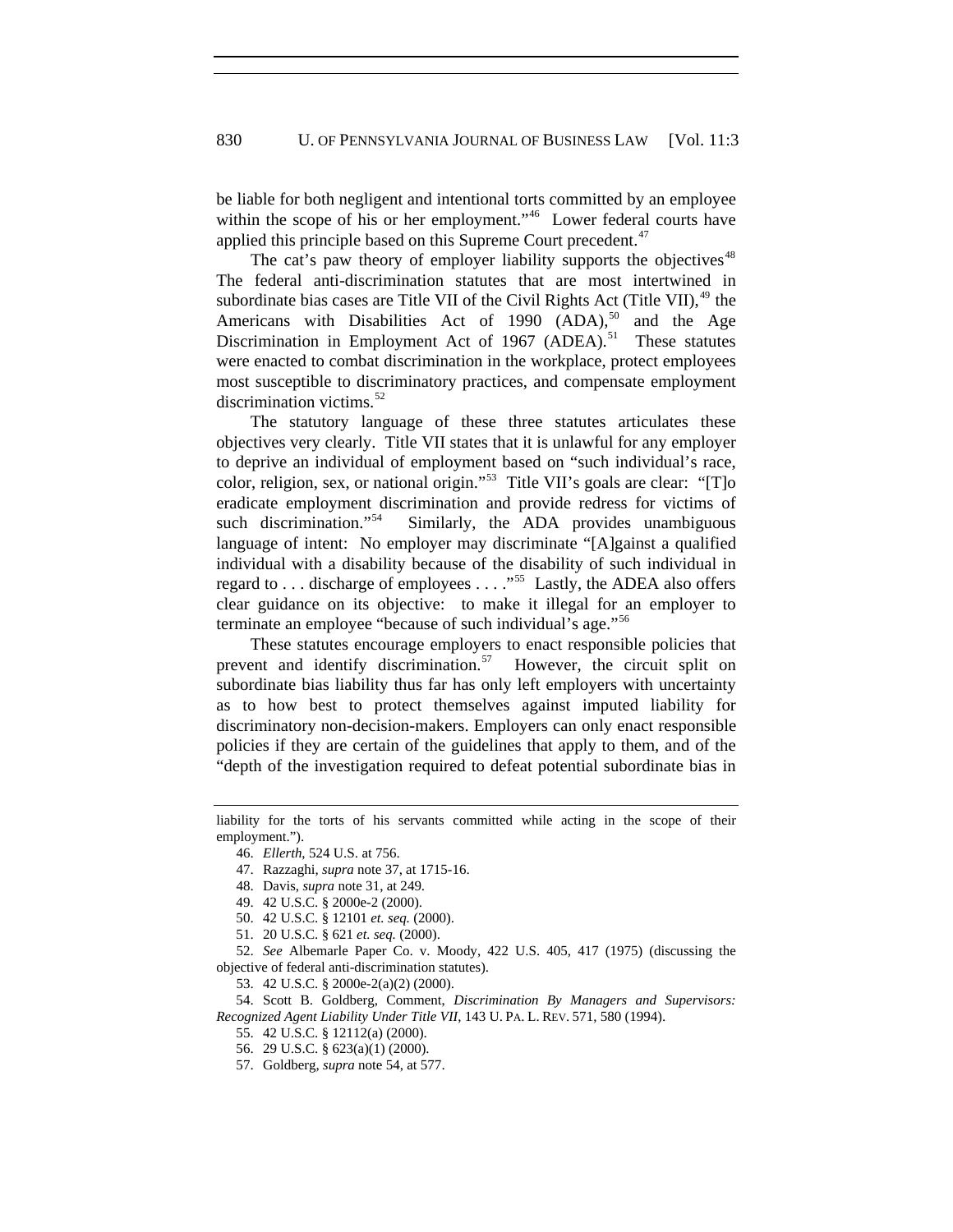'cat's paw' claims."[58](#page-8-0)

# III. A "CAUSAL CONNECTION" STANDARD IS THE MOST BALANCED APPROACH TO THE SUBORDINATE BIAS IMPUTATION PROBLEM CONFRONTING EMPLOYERS

### *A. Benefits Of a "Causal Connection" Standard*

A "causal connection" standard that closely tracks the standard announced in the Tenth Circuit's *BCI* ruling is the most appropriate approach because it conforms to the established anti-discrimination statutory framework and corresponds with the Supreme Court's prior employment discrimination decisions. Additionally, the "causal connection" standard serves the practical realities of the expanding modern workplace, where actual decision-makers are increasingly more likely to use combinations of their own business judgment and recommendations and evaluations from other subordinates to make employment decisions regarding employees whom they do not know well.

Because the cat's paw theory of liability is a commonly invoked theory in this sub-category of disparate treatment cases,<sup>[59](#page-8-1)</sup> a uniform standard should be aligned most closely with other disparate treatment standards. In order to make a case for disparate treatment under Title VII, the ADEA or the ADA, an employee has to demonstrate that the adverse employment action was "because of" the plaintiff's membership in a protected class.<sup>[60](#page-8-2)</sup> Legal scholars have long argued that the "because of" language requiring discriminatory intent should be accepted as a causal connection standard.<sup>[61](#page-8-3)</sup> These scholars point not only to the "because of" language articulated in the statutes, but also to the Supreme Court's interpretation of the language as applied to disparate treatment cases

 <sup>58.</sup> Genova, *supra* note 28.

<span id="page-8-1"></span><span id="page-8-0"></span> <sup>59.</sup> Rebecca Hanner White & Linda Hamilton Krieger, *Whose Motive Matters?: Discrimination in Multi-Actor Employment Decision-Making*, 61 LA. L. REV. 495, 511 (2001).

<span id="page-8-2"></span> <sup>60.</sup> Title VII's protected categories are "race, color, religion sex, or national origin." 42 U.S.C. § 2000-2(a)(1)(2000). The ADEA protects a class of employees over the age of 40. 29 U.S.C. §§ 621-624 (2000). The ADA covers employees with disabilities. 42 U.S.C. §§ 120101-12213 (2000).

<span id="page-8-3"></span><sup>61.</sup> *See* White & Krieger, *supra* note 59, at 503 (citing Paul A. Brest, *Palmer v. Thompson: An Approach to the Problem of Unconstitutional Motivation*, 1971 SUP. CT. REV. 95, 115-24); Paul J. Gudel, *Beyond Causation: The Interpretation of Action and the Mixed Motives Problem in Employment Discrimination Law*, 70 TEX. L. REV. 17 (1991); Linda Hamilton Krieger, *The Content of Our Categories: A Cognitive Bias Approach to Discrimination and Equal Opportunity*, 47 STAN. L. REV. 1161, 1247 (1995); Michael Selmi, *Proving Intentional Discrimination The Reality of Supreme Court Rhetoric*, 86 GEO. L. J. 279, 288-291 (1997)).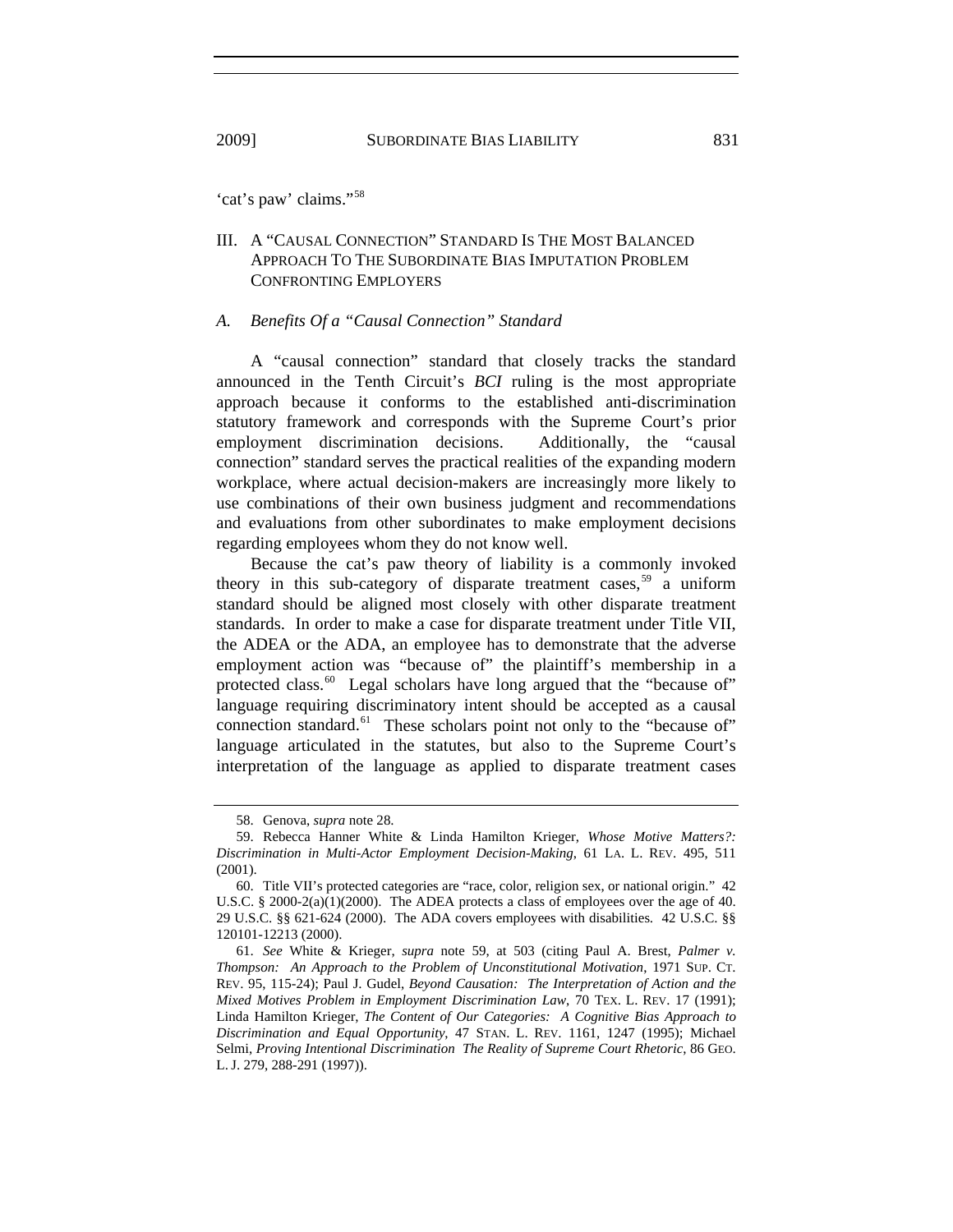brought under federal anti-discrimination statutes.<sup>[62](#page-9-0)</sup>

The causal connection standard is also favorable because it allows an employer to break the causal relationship between the biased subordinate and the adverse employment action if an "independent investigation of the facts" is conducted.<sup>[63](#page-9-1)</sup> This provision affords employers that adopt responsible policies and conduct thorough investigations much deserved protection. It also acknowledges the practical realities that large employers face as human resources departments become more centralized. A decision maker, such as a human resources representative, who works in a centralized department is unlikely to know an employee who may be at the center of an adverse employment action. These decision-makers necessarily rely on evaluations provided by supervisors and complaints filed by co-workers. Without this "independent investigation" provision, employers would be vulnerable to imputed liability because of organizational structures that often rely on subordinate recommendations and evaluations for crucial personnel decisions. The "causal connection" approach, however, allows for an employer to escape liability if the employer conducts a reasonable, good faith independent investigation.<sup>[64](#page-9-2)</sup> In these circumstances, the standard would reward careful employers that implement procedural mechanisms to weed out discriminatory influence on employment actions, but would still protect employees' rights by allowing causes of actions against irresponsible employers that do not take the necessary steps to break the causal chain in an investigation.

If the "causal connection" test were to be adopted uniformly, it would also fairly address at least two otherwise tricky situations. First, the causal connection standard would provide guidance when an allegation or complaint is made against an employee for discriminatory reasons, but

<span id="page-9-0"></span><sup>62.</sup> *See* White & Krieger, *supra* note 59, at 503 ("[T]he 'because of' test corresponds to the statutory language used in Title VII, the ADEA, and the ADA [and] . . . the Supreme Court's disparate treatment decisions, properly construed, would view the motive or intent inquiry . . . as a search for causation."). The authors discuss a series of opinions supporting the view that some degree of causation is necessary in disparate treatment cases. *E.g.*, Pers. Adm'r v. Feeney, 442 U.S. 256, 279 (1979) ("'Discriminatory purpose' . . . implies that the decisionmaker . . . selected or reaffirmed a particular course of action at least in part 'because of,' not merely 'in spite of,' its adverse effects upon an identifiable group."); Oncale v. Sundowner Offshore Servs., Inc., 523 U.S. 75, 81 (1998) (arguing that plaintiff must show that action was motivated by discriminatory conduct); St. Mary's Honor Ctr. v. Hicks, 509 U.S. 502, 515 (1993) (concluding that the claim turns on whether the real reason for employer's actions was racial discrimination); Price Waterhouse v. Hopkins, 490 U.S. 228, 244-45 (1989) (discussing the balance of burdens once gender is shown to be a motivating factor).

<sup>63.</sup> *BCI*, 450 F.3d at 485 (10th Cir. 2006).

<span id="page-9-2"></span><span id="page-9-1"></span> <sup>64.</sup> Long v. Eastfield Coll., 88 F.3d 300, 307 (5th Cir. 1996) (discussing the impact of an independent investigation as compared to simply accepting the recommendations of supervisory employees).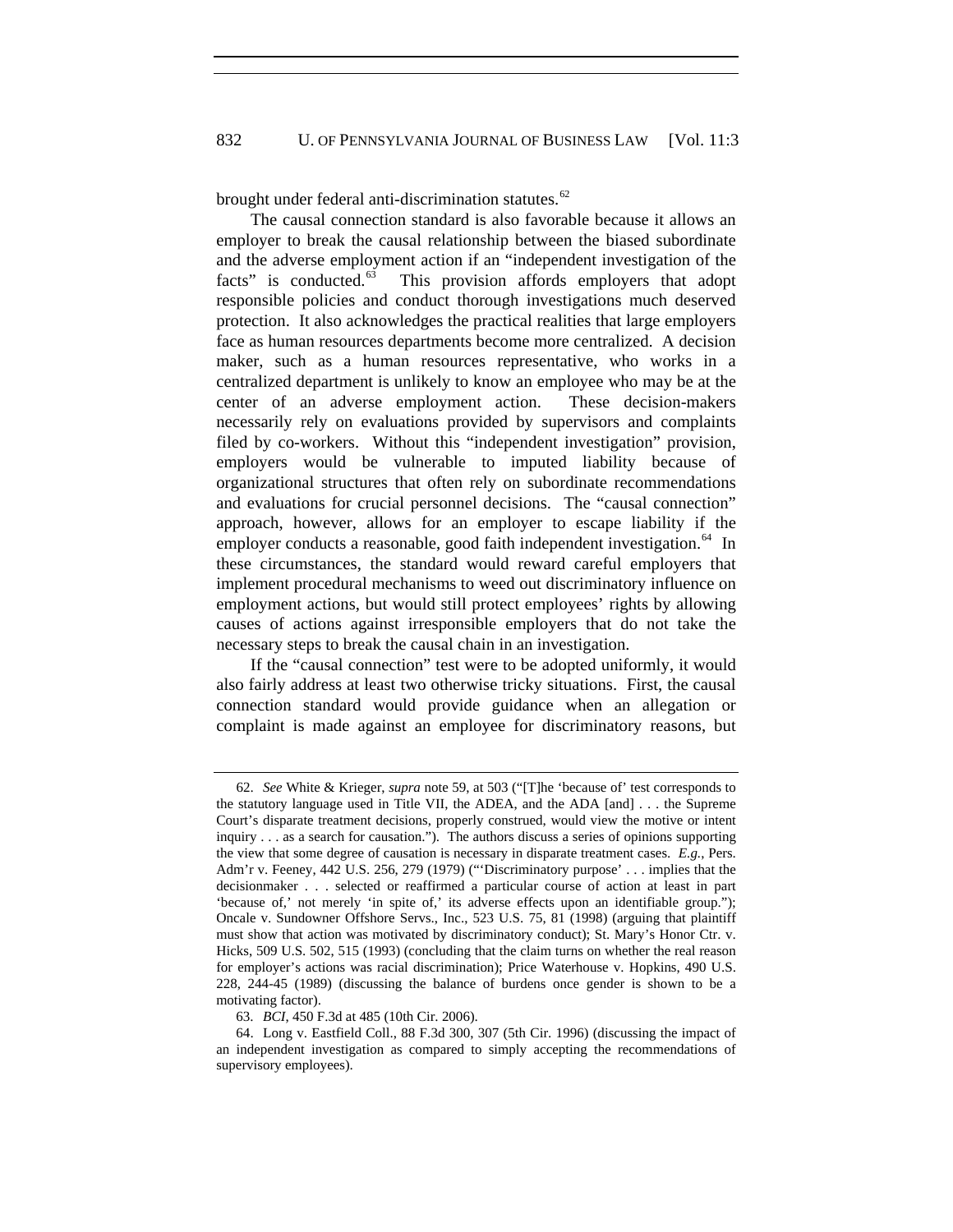through an investigation by a decision maker without discriminatory bias. upon the independent, nondiscriminatory investigation, legitimate misconduct is confirmed and the employer has valid grounds for an adverse employment action.<sup>[65](#page-10-0)</sup> Under this scenario, the causal connection test would not impose liability on the employer because the adverse employment action would be the result of actual misconduct discovered

Second, the causal connection standard is broad enough in scope to extend to situations in which the biased subordinate is any other employee, not just a supervisor, who may impact an employment action.<sup>[66](#page-10-1)</sup> Broadening the standard announced in *BCI* to address this situation makes sense from a statutory perspective, as it is in line with the goal of eliminating disparate treatment for discriminatory reasons.<sup>[67](#page-10-2)</sup> It also makes sense from a practical perspective. There should not be a difference between non-supervising employees and supervisors if both groups are able to lodge complaints, make false allegations, or otherwise unfairly undermine another party's employment status because of a discriminatory motive.<sup>[68](#page-10-3)</sup> If adopted uniformly, a "causal connection" standard would allow room for the inclusion of a broad range of workplace actors and further anti-discrimination objectives.<sup>[69](#page-10-4)</sup>

#### *B. Areas for Improvement*

Several questions remain open regarding a "causal connection" standard for subordinate bias liability. First, it is unclear what level of influence a subordinate must actually have to be said to "cause" an adverse employment action.<sup>[70](#page-10-5)</sup> In disparate treatment cases that turn on whether the

<span id="page-10-0"></span> <sup>65.</sup> This situation is similar to the factual scenario in Kendrick v. Penske Transp. Services, Inc., 220 F.3d 1220 (10th Cir. 2000). In *Kendrick*, the court did not impute liability to the employer because the investigation unearthed a legitimate, nondiscriminatory reason to terminate the employee, and the employee declined the decision maker's request to give his version of events. *Id.* at 1231-32 (concluding that the court must consider the facts as they appeared to the decision-maker at the time of deciding to take adverse employment action).

<span id="page-10-1"></span> <sup>66.</sup> Ernest F. Lidge, III, *The Male Employee Disciplined for Sexual Harassment as Sex Discrimination Plaintiff*, 30 U. MEM. L. REV. 717, 748 (2000) (detailing a scenario whereby the discriminatory animus of a supervisory employee would be attributed to the employer, even where another manager makes the decision to terminate).

<sup>67.</sup> *See supra* Part II (discussing liability imputed to the employer).

<span id="page-10-3"></span><span id="page-10-2"></span> <sup>68.</sup> Lidge, *supra* note 66, at 749 (describing hypothetical situations whereby rank and file employees lodge complaints with a discriminatory animus).

<span id="page-10-4"></span> <sup>69.</sup> The Tenth Circuit causation test does include imputed liability for employees on the same level of employment as the employee bringing suit. *See* Young v. Dillon Companies, Inc., 468 F.3d 1243 (2006) (imputing liability to an employer for a worker who reported a co-worker on the same employment level to human resources with a discriminatory intent).

<span id="page-10-5"></span><sup>70.</sup> *See* White & Krieger, *supra* note 59, at 514 (describing the focus on causation in vertical decision making cases involving a subordinate and a higher level supervisor).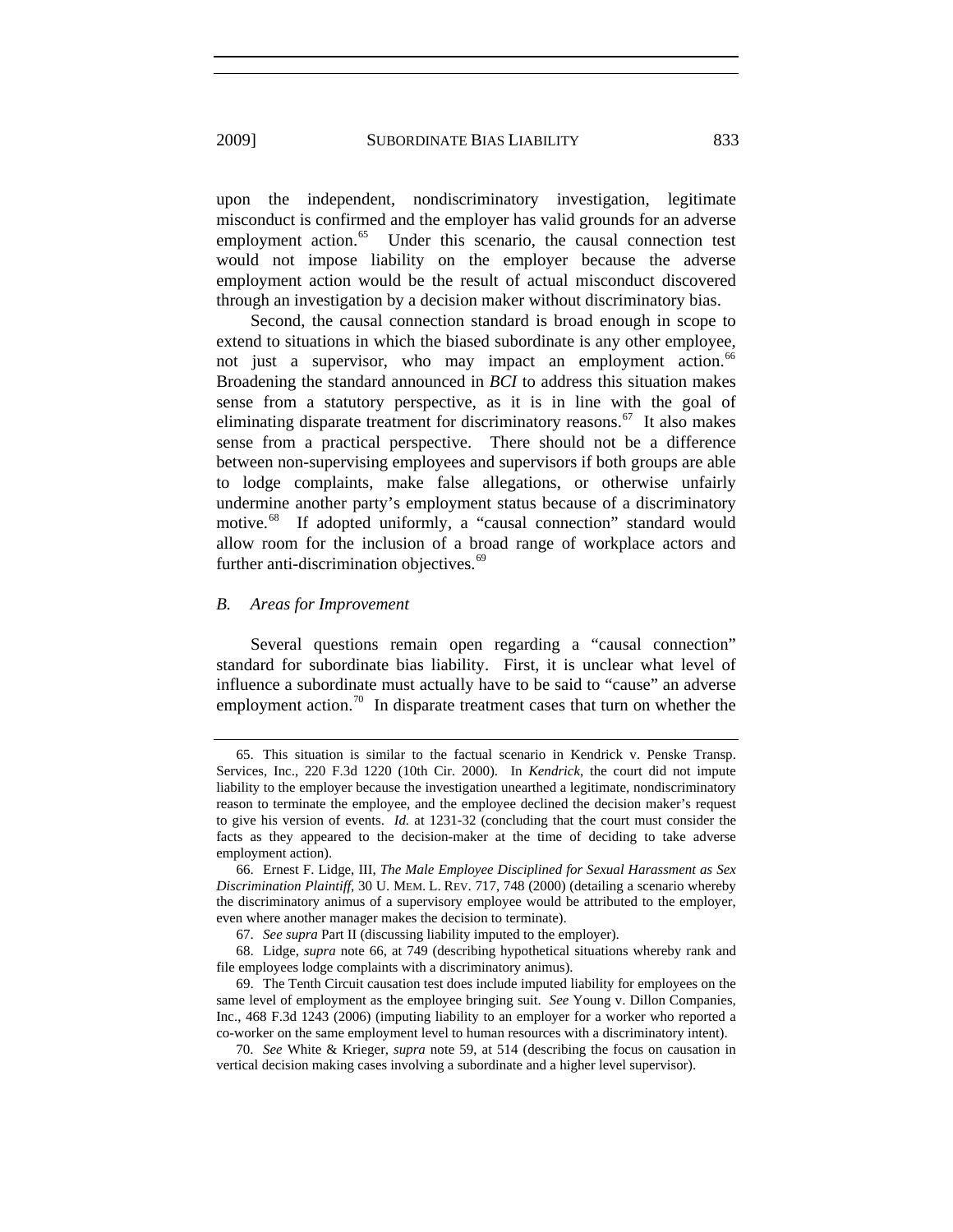actual decision maker was motivated by discriminatory bias to take an adverse employment action, the employee alleging the discrimination must demonstrate that the decision maker is motivated to discriminate against the employee due to membership in a protected class.<sup>[71](#page-11-0)</sup> However, it is not clear under the cat's paw theory that plaintiffs alleging employment discrimination must show the immediate supervisor or co-worker acted with conscious discriminatory animus. Are subordinates and actual decision makers held to different standards for purposes of employment discrimination claims? This remains unclear and should be resolved in favor of one standard for both groups to maintain a consistent approach to disparate treatment claims under a cat's paw theory.

Additionally, the question of whether liability can be imputed to an employer when a biased non-employee third party, such as an independent contractor or client, has undermined an employee's status with discriminatory intent remains open.<sup>[72](#page-11-1)</sup> The causal connection standard (or any approach under the cat's paw theory for that matter), has yet to be applied in a case where an employee is alleging that a non-employee caused an adverse employment action due to discriminatory animus. Because the cat's paw doctrine is at least partly grounded in principles of agency and non-employees are not under the scope of federal antidiscrimination laws, it would be difficult to impute liability to an employer, even if a discriminatory non-employee had substantial influence over the adverse employment action.<sup>[73](#page-11-2)</sup> However, this significantly narrows the protection afforded to employees by the cat's paw theory. In order for the causal connection standard to be consistent then, this tension needs to be resolved in favor of employee protection in circumstances where there is a causal connection between the biased individual's discriminatory animus for a protected employee and an adverse employment action against the employee. $74$ 

<span id="page-11-0"></span><sup>71.</sup> *Id.* at 514-15 (discussing biases the court will consider in relation to negative employment decisions by supervisors).

<span id="page-11-1"></span><sup>72.</sup> *See* Davis, *supra* note 31, at 258. The author identified this issue in relation to the Seventh Circuit's broader "any influence" test because the circuit has only addressed a subordinate bias case in the context of a biased supervisor. However, it is an open issue under the "causal connection" standard as well.

<span id="page-11-2"></span><sup>73.</sup> *Id.* at 258 (describing agency principles for purposes of imputing liability to the employer).

<span id="page-11-3"></span><sup>74.</sup> *Id.* at 259-63. The author introduces a "substantial influence" standard and argues that under this approach, an employer may be held liable, consistent with agency principles, for an adverse employment action if a non-employee makes a discriminatory report that leads to action. *Id.* The argument is that any employee tasked with investigating complaints or accusations of wrongdoing by an employee is acting within the scope of employment, and therefore, such employees are obligated by their duty of "care, competence, and diligence" owed to the employer to investigate *all* allegations, regardless of source. *Id.*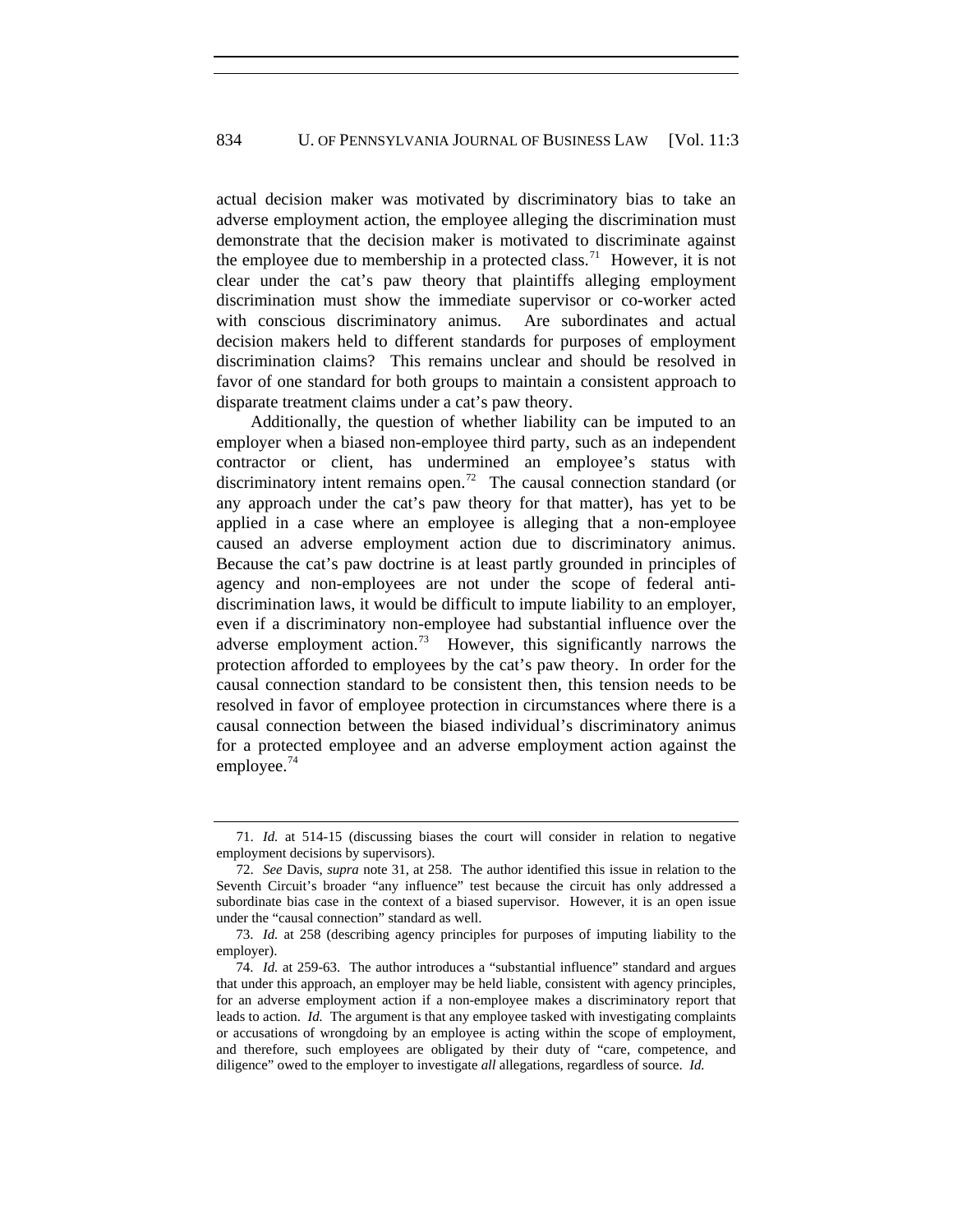## IV. THE NEED FOR A DEFINITIVE APPROACH TO INDEPENDENT INVESTIGATION

All three approaches articulated by the current circuit split do have one commonality: the concept of independent investigation. Whatever uniform approach is eventually adopted for subordinate bias liability, this "independent investigation" standard will need to be significantly developed. Previous cases have suggested that it is an employer's only way of breaking the causal connection between a subordinate's discriminatory animus and the ultimate decision maker's employment action.<sup>[75](#page-12-0)</sup> As such, it is imperative that employers know how far they are obligated to probe for an investigation to be considered sufficiently "independent" for purposes of avoiding liability.

The current ambiguities surrounding what an independent investigation is create a burden for large and small employers alike, irrespective of their resources. For instance, a large employer with significant resources at its disposal may have a large, centralized human resources department that handles all employment matters and takes adverse actions.<sup>[76](#page-12-1)</sup> In a large, centralized department, it is unlikely that the actual decision maker will know the employee involved in an adverse employment action. An employer with this type of personnel department needs some guidance as to what it needs to do to ensure that a biased subordinate supervisor's influence on an employment action does not fall through the cracks of an investigation. In contrast, a smaller employer with fewer resources needs to know how much time and money must be put into an investigation. While it may be less difficult to investigate a biased supervisor or alleged employee misconduct or violations in a smaller operation, resources may be more scarce, making outside counsel and/or internal manpower to complete a thorough investigation cost-prohibitive.

Several circuits have discussed the concept of independent investigation, $\frac{7}{7}$  but the approaches of these circuits have not formulated a clear definition. The varying statements describing what an independent investigation may look like only add to the confusion and uncertainty that surrounds subordinate bias liability as a whole. Currently, it is unclear to employers how to best prepare and protect themselves through independent investigations from liability stemming from the actions of biased non-

<span id="page-12-0"></span><sup>75.</sup> *See, e.g.*, *Shager*, 913 F.2d at 406 (concluding that an independent decision by the employer's career committee would have prevented a finding of a willful or innocent violation of the Act).

<span id="page-12-2"></span><span id="page-12-1"></span><sup>76.</sup> *Id.* at 405 (describing the role of the centralized career committee as the ultimate decision maker).

<sup>77.</sup> *See supra* Parts I, III (discussing outcomes in various circuits).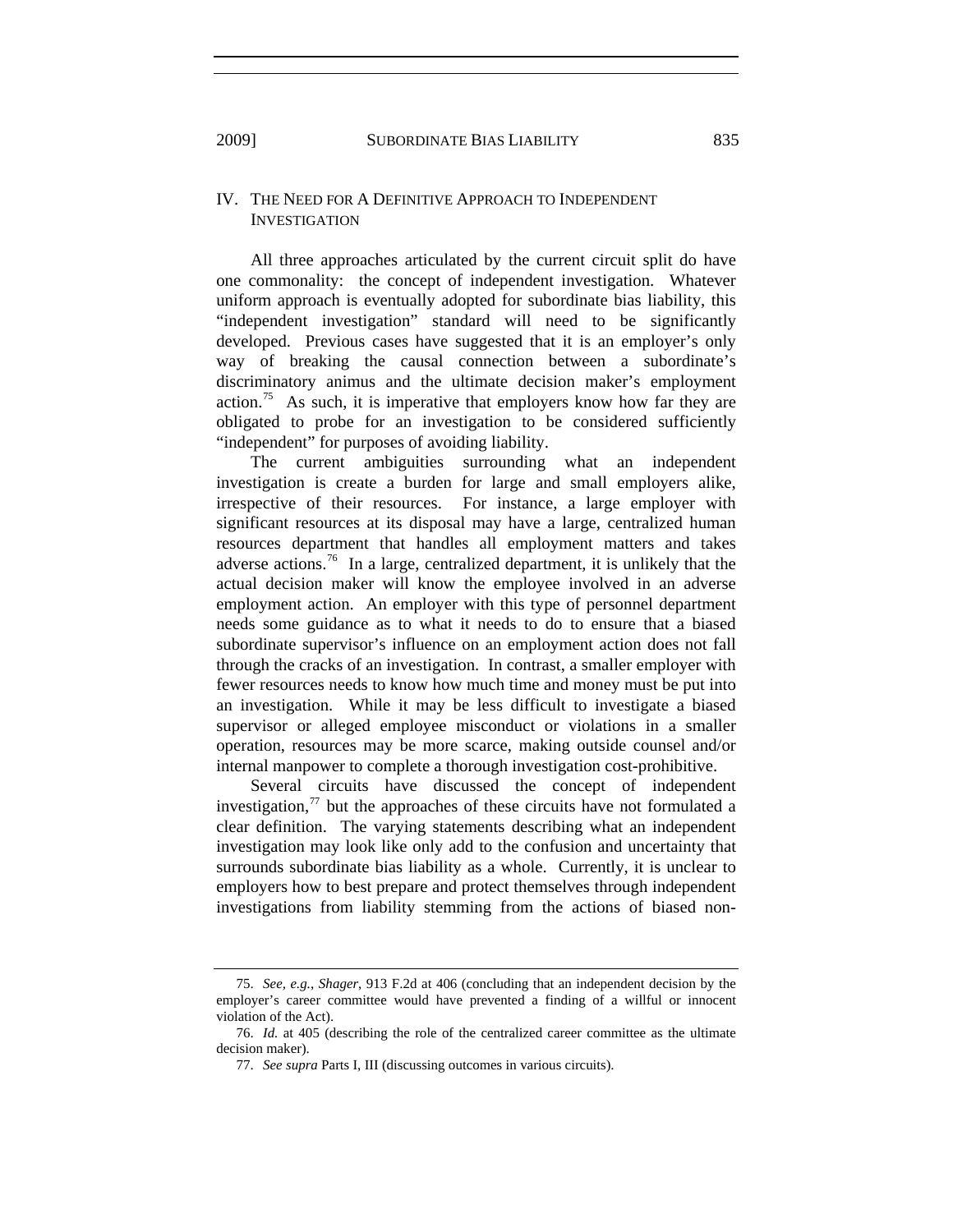decision makers.[78](#page-13-0) A coherent framework needs to be constructed that defines the parameters of what type of investigation is sufficiently "independent" to absolve an employer of liability for a discriminatory subordinate.

The courts that have adopted "any influence" and "causal connection" standards to impute subordinate bias to an employer have articulated some elements of the independent investigation requirement that should be included in a uniform formulation. First, the Seventh Circuit announced some hallmarks of independence in *Shager*. [79](#page-13-1) The *Shager* Court stated that a thorough, independent investigation must amount to more than a mere "rubber stamp" on the biased subordinate supervisor's recommendation or complaint; $80$  that is, the actual decision maker cannot accept the recommendations or allegations of a subordinate non-decision maker at face value.

The Seventh Circuit, in *Brewer v. Board of Trustees of University of Illinois*, [81](#page-13-3) also noted that a decision maker cannot limit the investigation to only information received from an employee who may be biased, and must have some other procedural safeguards<sup>[82](#page-13-4)</sup> or unbiased documentation to support the independence of an investigation.<sup>[83](#page-13-5)</sup> An independent investigation is marked by "some affirmative act by the decision maker to come to his own decision."[84](#page-13-6) In *Brewer*, an African-American student who worked at a university was fired from his parking services job because his supervisor failed to tell his boss that the student was given permission to park in a reserved parking space.<sup>[85](#page-13-7)</sup> The student alleged that his supervisor kept silent because of her racially discriminatory views towards him, which led to his termination.<sup>[86](#page-13-8)</sup> The court upheld summary judgment for the employer because the facts demonstrated that the decision maker conducted her own investigation to determine whether the student's parking permit had been altered and if he had been parking illegally.<sup>[87](#page-13-9)</sup> "[W]here a decision maker is not wholly dependent on a single source of information, but instead conducts its own investigation into the facts relevant to the

 <sup>78.</sup> Genova & Vernoia, *supra* note 28, at 25.

<sup>79.</sup> *See* 913 F.2d at 406 (describing failures of the employers decision committee).

<sup>80.</sup> *Id.*

 <sup>81. 479</sup> F.3d 908 (7th Cir. 2007).

<span id="page-13-5"></span><span id="page-13-4"></span><span id="page-13-3"></span><span id="page-13-2"></span><span id="page-13-1"></span><span id="page-13-0"></span><sup>82.</sup> *See also* Stimpson v. City of Tuscaloosa, 186 F.3d 1328, 1332 (11th Cir. 1999) (holding that a three-day hearing to investigate an allegation of employee misconduct was an independent investigation absolving the employer of liability for a biased subordinate).

<sup>83.</sup> *See id.*

 <sup>84.</sup> Genova & Vernoia, *supra* note 28, at 25.

 <sup>85. 479</sup> F.3d at 909-10.

<sup>86.</sup> *Id.* at 909.

<span id="page-13-9"></span><span id="page-13-8"></span><span id="page-13-7"></span><span id="page-13-6"></span><sup>87.</sup> *Id.* at 919-21 (upholding summary judgment on claim since decision maker did not simply rely upon information supplied to her).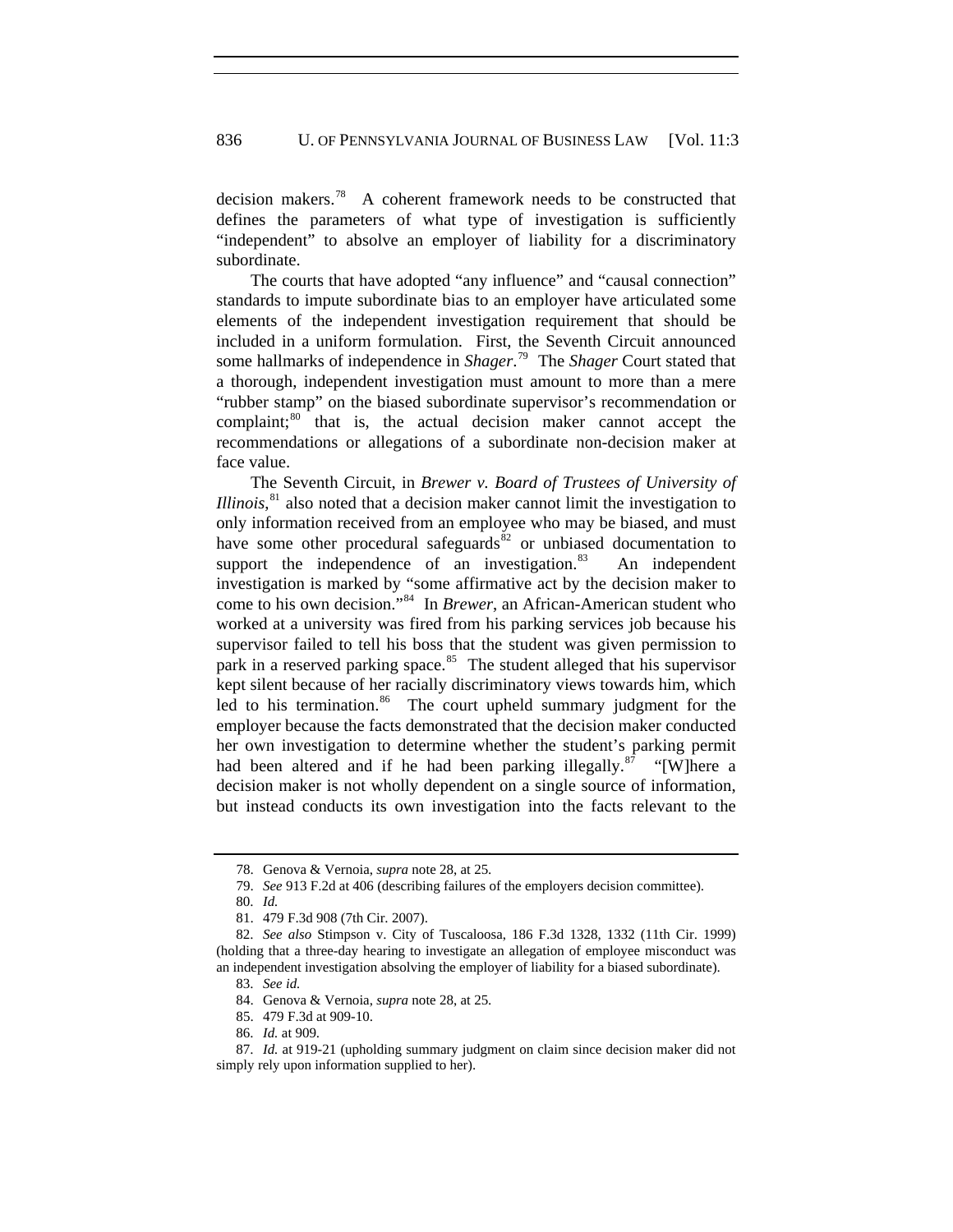2009] SUBORDINATE BIAS LIABILITY 837

decision, the employer is not liable for an employee's submission of misinformation to the decision maker."<sup>[88](#page-14-0)</sup>

Other courts have offered suggestions regarding how much independent information has to be involved in an adverse employment action to break the causal link. An investigation should not only rely on other sources besides a biased subordinate, but decision makers should also speak with the affected employees directly, try to ascertain their points of view, and assess the situation from as many perspectives as possible. In *BCI*, the Tenth Circuit began to define independent investigation by stating that a review of a personnel file by the decision maker is not enough, as articulated by the other cases discussed above.<sup>[89](#page-14-1)</sup> Instead, the court went on to suggest that an independent investigation can amount to "hear[ing] both sides of the story before taking an adverse employment action against a member of a protected class,"<sup>[90](#page-14-2)</sup> and can be as cursory as "'in the course of [the] investigation' the decision maker asked the employee 'to give his version of the exchange.'"[91](#page-14-3) The Ninth Circuit cited the *BCI* standard in *Poland v. Chertoff*, $92$  noting that for an independent investigation to be legally permissible and assist the employer in escaping liability, the biased subordinate cannot have influenced, affected, or been involved in the investigation in any way. $^{93}$  $^{93}$  $^{93}$ 

Similar to the principle of conducting a fair investigation by gathering as much independent evidence from the involved parties that was articulated in *BCI*, the Fifth Circuit held in *Long v. Eastfield College*, [94](#page-14-6) that an employer is liable for subordinate bias if the final decision maker bases his or her adverse employment action on the recommendation of the discriminatory supervisor, instead of conducting an investigation independently that considers all parties' perspectives and finds additional evidence to confirm or refute the biased supervisor's claims.<sup>[95](#page-14-7)</sup> In this case, two female employees sued a university for their terminations, alleging gender and national origin discrimination and retaliation.<sup>[96](#page-14-8)</sup> The president of the university made the decision to fire both employees, although he was not the party the employees claimed harbored discriminatory animus.<sup>[97](#page-14-9)</sup> The court reversed the summary judgment grant on the unlawful retaliation

<sup>88.</sup> *Id.* at 918.

<span id="page-14-5"></span><span id="page-14-4"></span><span id="page-14-3"></span><span id="page-14-2"></span><span id="page-14-1"></span><span id="page-14-0"></span><sup>89.</sup> *BCI*, 450 F.3d at 492-93 (holding that examining personnel file without any additional action does not suffice as an independent investigation by the decision maker).

<sup>90.</sup> *Id.* at 488.

<sup>91.</sup> *Id.* at 485.

 <sup>92. 494</sup> F.3d 1174 (9th Cir. 2007).

<sup>93.</sup> *Id.* at 1183.

<span id="page-14-6"></span> <sup>94. 88</sup> F.3d 300 (5th Cir. 1996).

<span id="page-14-7"></span><sup>95.</sup> *Id.* at 307.

<sup>96.</sup> *Id.* at 303-04.

<span id="page-14-9"></span><span id="page-14-8"></span><sup>97.</sup> *Id.* at 308.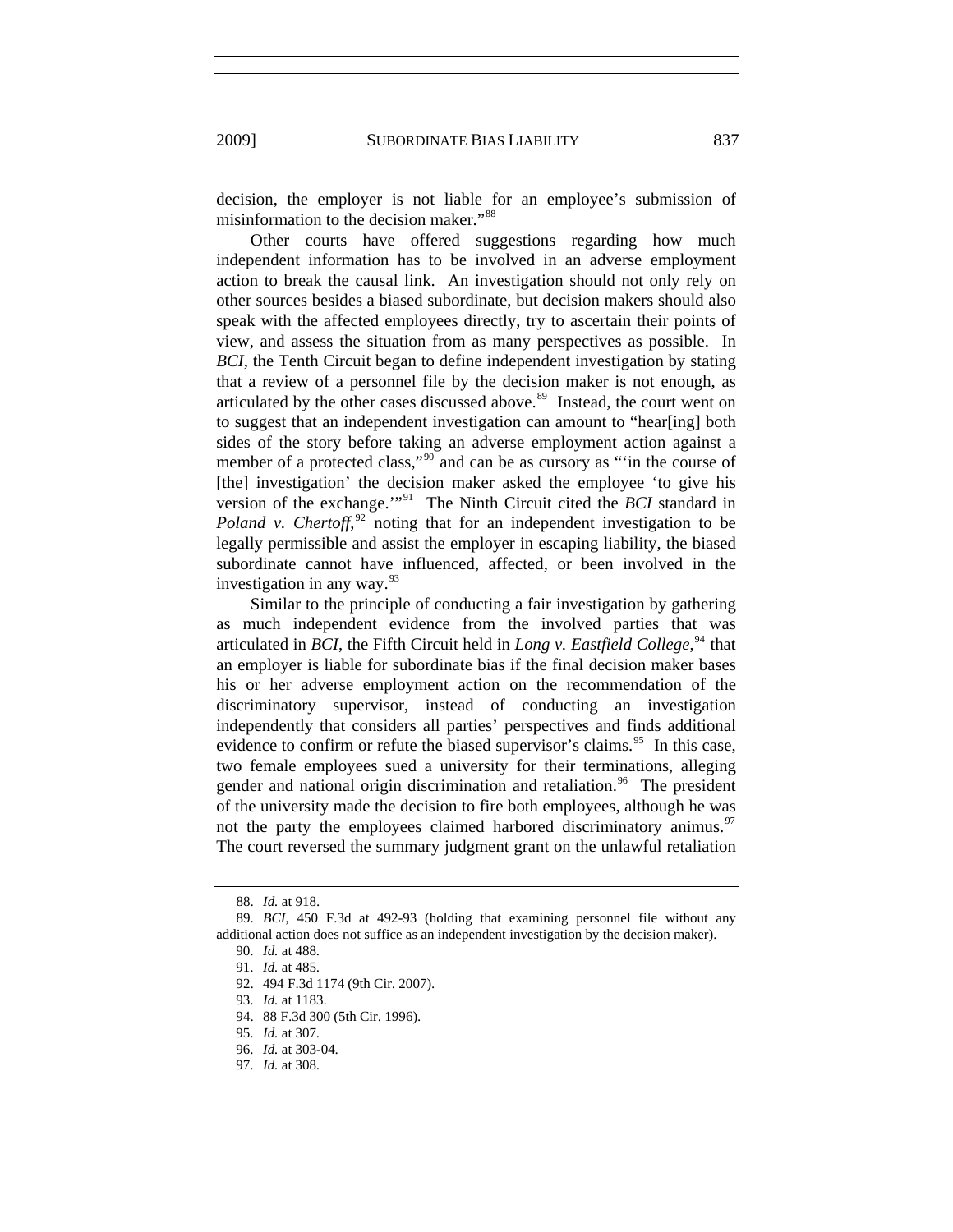claim, and discussed how different factual findings would determine the independence of the investigation taken. $98$  The president's letters stating that his decision was based on the recommendation of the employees' supervisors went in favor of "rubber stamping" the biased subordinates' decisions, while the written statements requested from all parties to consider the different perspectives favored the finding of an independent investigation.<sup>[99](#page-15-1)</sup>

Speaking with the affected employee directly or examining statements made by the employee about the situation and in the process uncovering additional, independent evidence of a valid violation seems to be a strong indication that an investigation has considered the situation independent of any discriminatory bias.<sup>[100](#page-15-2)</sup> In *Smith v. Chrysler Corp.*, an employee with narcolepsy alleged a discriminatory termination but did not prevail because the employee's supervisor reasonably relied on documentation from the employee's physicians and statements made by the employee himself that indicated he lied on his employment application.<sup>[101](#page-15-3)</sup> Even if a supervisor's judgments are initially based on discriminatory views, the Sixth Circuit in this case suggested that independent evidence validating the claims is enough for the employer to escape liability. $102$ 

A few cohesive characteristics stand out from these piecemeal descriptions of an investigation standard that may guide a future uniform standard and help employers develop investigation policies and avoid litigation: (1) an investigation must be based on more than recommendations or allegations by subordinate supervisors; (2) an investigation must consist of more than reviewing a personnel file because of the risk that the contents may be tainted by subordinate supervisors; (3) an investigation must include asking affected parties for their versions of the story and documenting these statements; (4) an investigation must be conducted independent of a subordinate supervisor's involvement; and (5) procedural safeguards must be in place to protect against an investigator becoming tainted, such as an investigation that obtains the perspectives of multiple parties and uncovers actual evidence of the affected employee's wrongdoing.<sup>[103](#page-15-5)</sup>

There are some issues to consider under an investigation standard that bears the characteristics described above. First, who should conduct the investigation: someone involved in the organization, or an outsider? If an

<sup>98.</sup> *Id.*

<sup>99.</sup> *Id.* at 307, n.8.

<span id="page-15-5"></span><span id="page-15-4"></span><span id="page-15-3"></span><span id="page-15-2"></span><span id="page-15-1"></span><span id="page-15-0"></span><sup>100.</sup> *See* Smith v. Chrysler Corp., 155 F.3d 799 (6th Cir. 1998); Ware v. Unified Sch. Dist. No.492, 902 F.2d 815 (10th Cir. 1990).

<sup>101.</sup> *Smith*, 155 F.3d at 807-09.

<sup>102.</sup> *Id.* at 808-09*.*

<sup>103.</sup> *See* discussion *supra* Part II.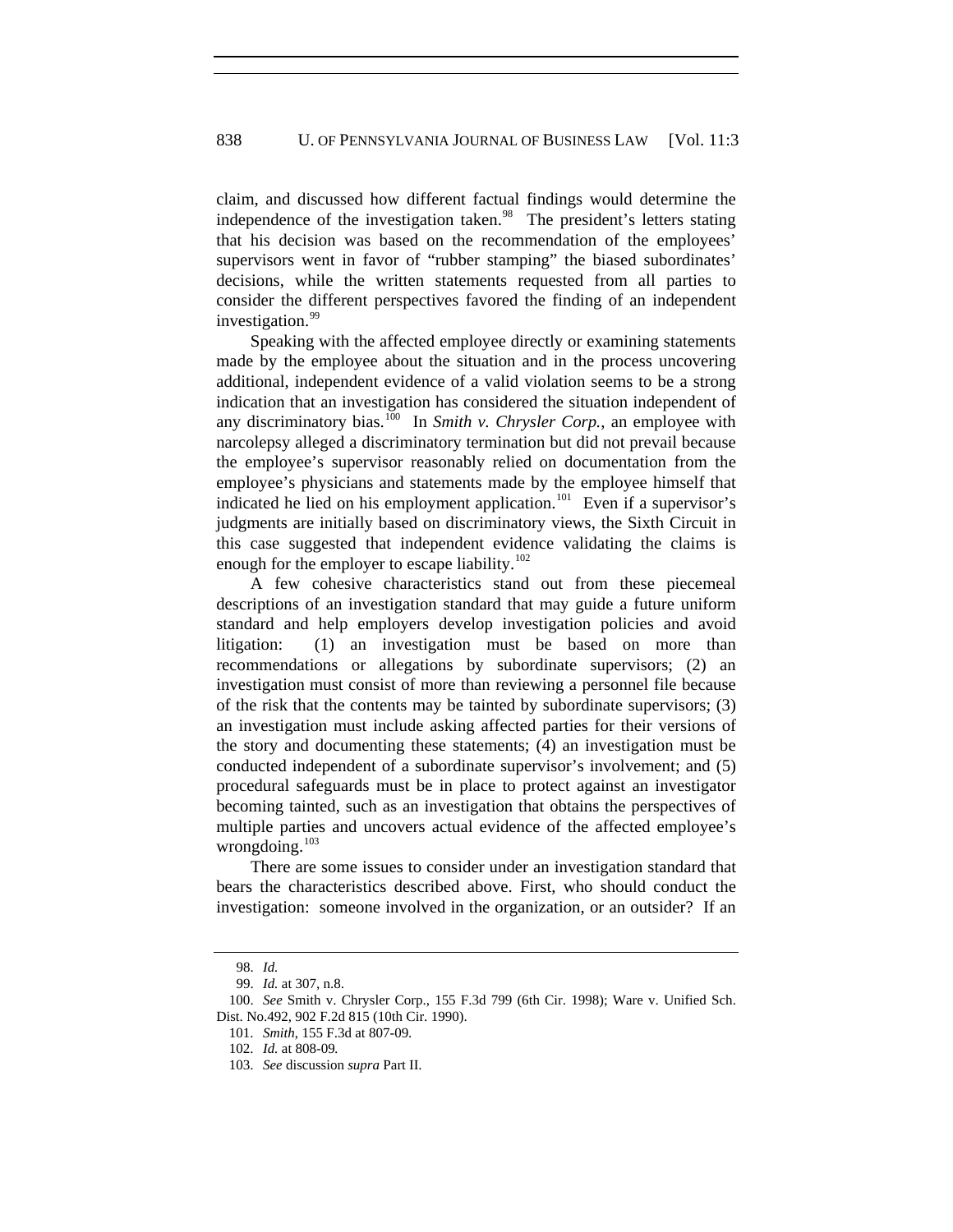investigation is conducted by an "insider," such as a human resources representative or in-house legal counsel there are many considerations if that party is also the individual who fielded the initial evaluations, complaints, or other communications that triggered the adverse employment action. For instance, one criticism of the *BCI* standard of independent investigation is that it does not take into account that the "factual misinformation"[104](#page-16-0) provided by a biased subordinate may taint the actual decision maker, even if this person was originally unbiased and approached the situation with independent judgment.<sup>[105](#page-16-1)</sup> This tendency is referred to as "expectancy confirmation bias."<sup>[106](#page-16-2)</sup> This bias is often formulated when a recommendation has been made by another individual to the decision maker that functions as what the decision maker expects to find, even if conducting his or her own investigation.<sup>[107](#page-16-3)</sup> The vague investigatory standards that have been formulated by the circuits thus far have not accounted for these cognitive issues.

This "cognitive phenomenon"<sup>[108](#page-16-4)</sup> also highlights other potential issues that arise when a company decision maker is making a personnel decision. A decision maker may consciously search for wrongdoing on the part of the affected employee by giving deference to the biased party's superior position in the organization or the party's relationship to the organization,<sup>[109](#page-16-5)</sup> investigating the claim in a way that focuses on uncovering other instances of employee conduct that confirm the original complaint, $110$ and processing the information uncovered in a way that looks favorably on confirming evidence and unfavorably on contradicting evidence of the employee's conduct.<sup>[111](#page-16-7)</sup>

A uniform investigation standard should account for these cognitive issues. These biases that may permeate a decision maker's investigation may be counteracted by also establishing mandatory procedures to check into the background, motives, behavior, and other circumstances surrounding the individual recommending the adverse employment action.<sup>[112](#page-16-8)</sup> Furthermore, investigations that involve interviewing neutral

105. *Id.*

<span id="page-16-1"></span><span id="page-16-0"></span> <sup>104.</sup> Comment, *Employment Law—Title VII—Tenth Circuit Clarifies Causation Standard for Subordinate Bias Claims*, 120 HARV. L. REV. 1699, 1703 (2007).

 <sup>106.</sup> White & Krieger, *supra* note 59 at 524.

<sup>107.</sup> *Id.*

<span id="page-16-4"></span><span id="page-16-3"></span><span id="page-16-2"></span><sup>108.</sup> *Employment Law—Title VII—Tenth Circuit Clarifies Causation Standard for Subordinate Bias Claims supra* note 104, at 1700. The Comment suggests that psychological research supports a theory that decision makers will subconsciously recreate the findings of biased supervisors, ending in a decision that mirrors the discriminatory animus and undercuts any marks of independence.

<span id="page-16-5"></span><sup>109.</sup> *Id.*

<sup>110.</sup> *Id.* at 1704.

<span id="page-16-8"></span><span id="page-16-7"></span><span id="page-16-6"></span><sup>111.</sup> *Id.* at 1704-05.

<sup>112.</sup> *Id.* at 1705-06.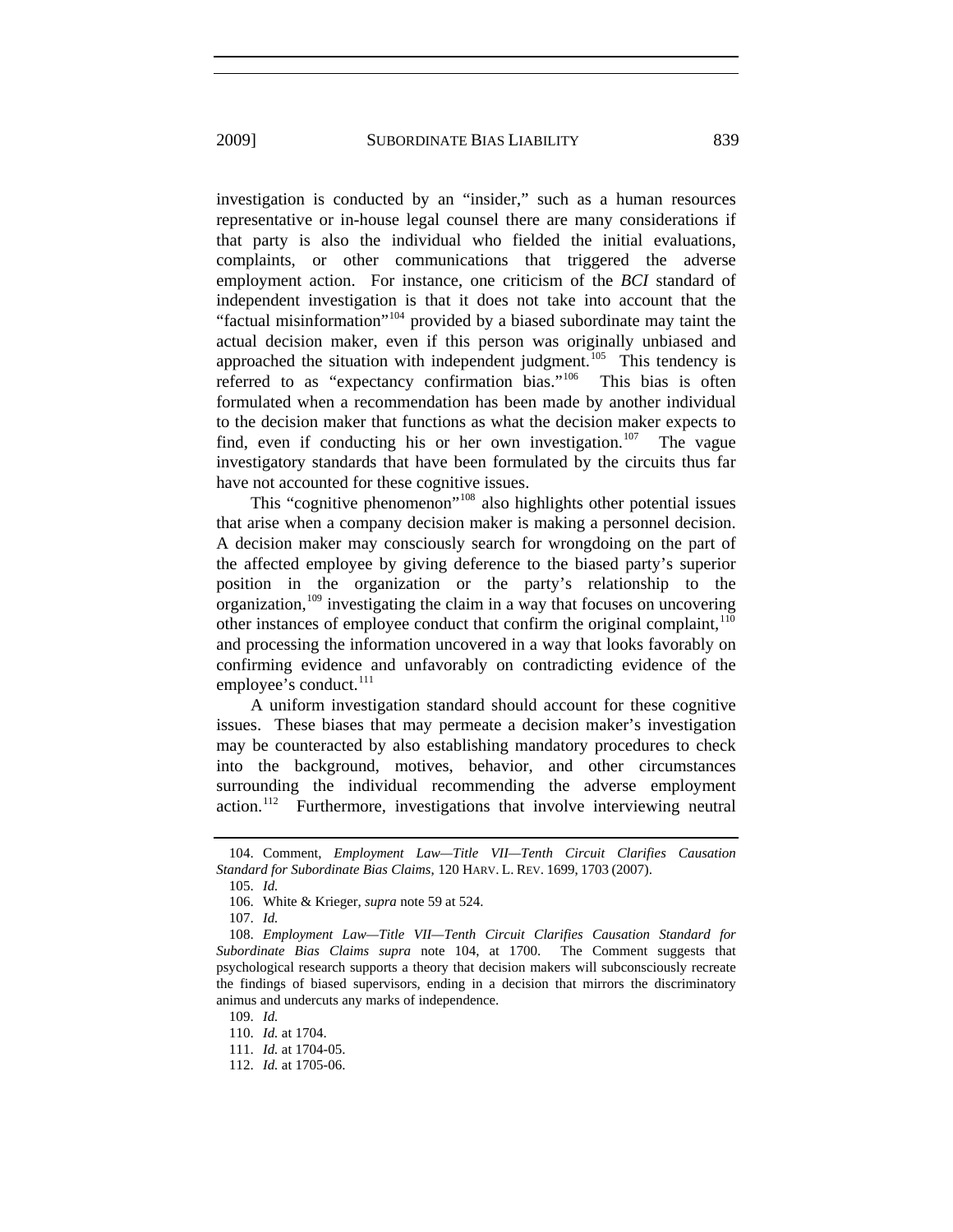employees not otherwise involved in the employment matter and looking into how similar employment matters have been handled by the employer previously would further preserve the independence of the investigation.

The lack of objectivity risked by using an in-house party to undertake an investigation and make a decision is counterbalanced by the risks of using an outsider. An independent consultant or external legal counsel may have more expertise in investigations, be more experienced in conducting interviewing employees and examining evidence, and be more likely to approach the investigation from an impartial perspective.<sup>[113](#page-17-0)</sup> However, outsiders may also be less familiar with the organizational structure of an employer, the parties involved in the employment matter, how similar situations had been handled previously, and the employer's workplace culture.<sup>[114](#page-17-1)</sup> Additionally, the cost of hiring external parties to conduct investigations could be prohibitively expensive.<sup>[115](#page-17-2)</sup>

Therefore, who conducts a sufficiently "independent" investigation will depend on factors that include the severity of the allegation, the credibility issues of the employer and involved employees, cost, and ability to utilize objective parties in an investigation.<sup>[116](#page-17-3)</sup>

Additionally, the flexibility of a standard that adopts the described characteristics is a consideration. A uniform investigation standard should be flexible enough to provide employers with discretion to make their own business decisions. Actual decision makers, such as human resources personnel, are specially trained and experienced in making tough employment decisions. An independent investigation standard should not be so stringent that it interferes with decision makers from tailoring investigations to particular circumstances, based on their experience and judgment. Courts have long recognized that employers should have the authority to make their own decisions without excessive restrictions or judicial second-guessing.<sup>[117](#page-17-4)</sup> Therefore, in formulating a coherent independent investigation standard, the courts should be concerned with

<span id="page-17-0"></span> <sup>113.</sup> John Montoya, *Who Should Investigate Sexual Harassment Complaints?*, 43 HRMAGAZINE, Jan. 1998, at 113.

<sup>114.</sup> *Id.*

<span id="page-17-2"></span><span id="page-17-1"></span><sup>115.</sup> *Id.* The author also warns of the risk that employing counsel to both investigate an employment matter and provide legal advice may risk the waiver of attorney-client privilege. *See*, *e.g.*, Stoner v. New York Ballet Co., 90 Fair Emp. Prac. Cas. (BNA) No. 597 (S.D.N.Y. Oct. 24, 2002) (permitting the plaintiff to depose the employer's legal counsel in an employment discrimination matter because the attorney also conducted the investigation surrounding the employment action).

<sup>116.</sup> *Id.*

<span id="page-17-4"></span><span id="page-17-3"></span><sup>117.</sup> *See, e.g.*, Stallings v. Hussman Corp., 447 F.3d 1041, 1052 (8th Cir. 2006) (noting that a court's responsibility in ruling on disparate treatment matters is only to interfere if there is evidence of intentional discrimination, not to "sit as super-personnel departments reviewing the wisdom and fairness of the business judgments made by employers") (internal quotations omitted).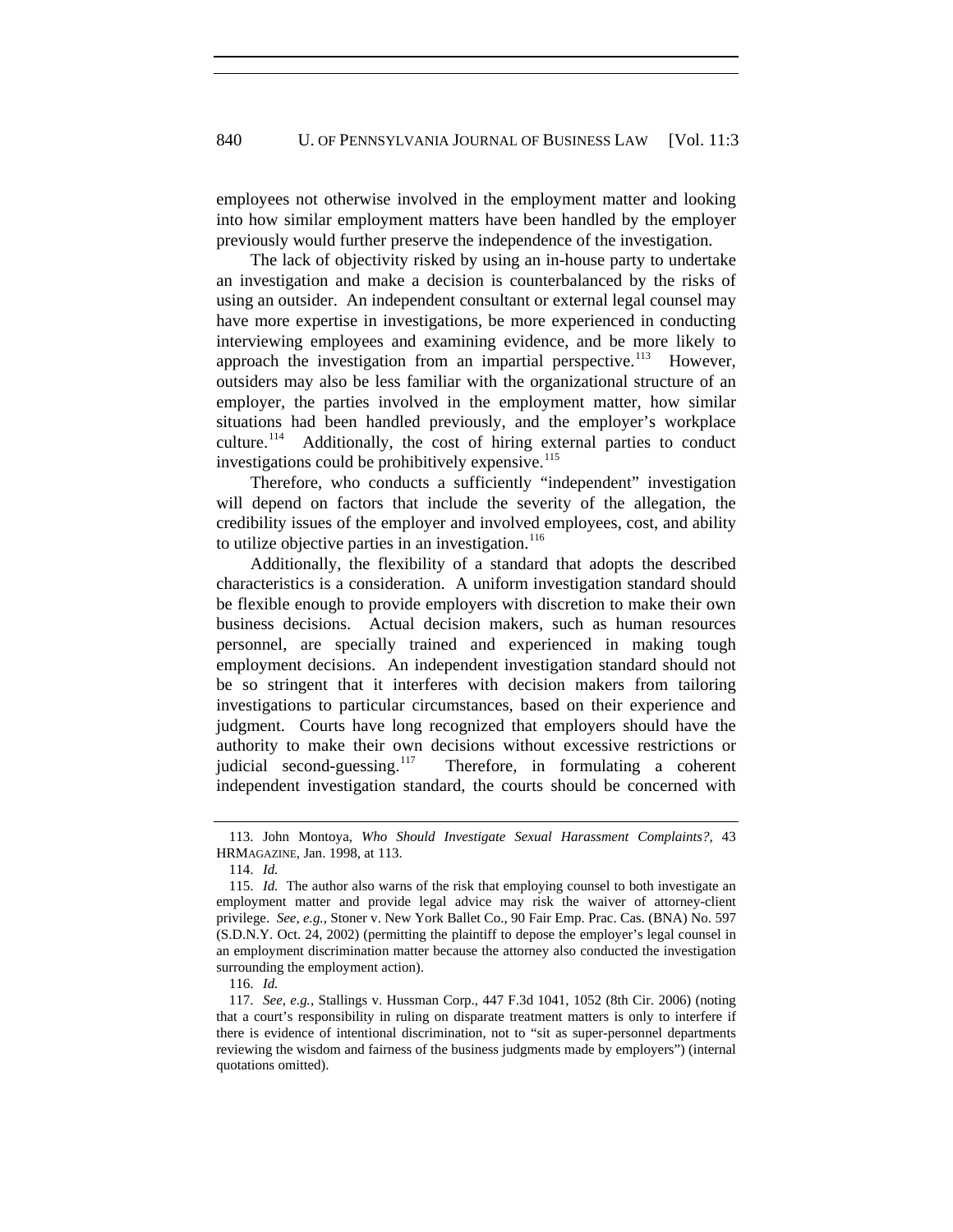balancing the prevention and remedying of employment discrimination with the employer's interest in autonomous and discretionary decisionmaking.

### **CONCLUSION**

The "cat's paw theory" of subordinate bias liability has resulted in three inconsistent approaches to this subset of disparate treatment employment discrimination and created uncertainty for employers seeking to adhere to anti-discrimination legislation and protect themselves from liability. The overarching goals of the federal anti-discrimination statutory frameworks—to encourage responsible employer policies<sup>[118](#page-18-0)</sup> and hold employers accountable for their actions<sup>[119](#page-18-1)</sup>—can only be achieved if employers have an incentive for putting such policies in place. Without a uniform standard that articulates employer responsibilities, some employers are vulnerable to liability exposure for virtually any biased subordinate's actions that relate to adverse employment decisions, while other less responsible employers have unfettered protection from liability as long as they filter their adverse employment actions through centralized committees or human resources departments. This uncertainty creates unreasonable and costly burdens for employees while simultaneously undermining employee protections and rights.

When the Supreme Court granted the parties' request to dismiss certiorari in *BCI* and later declined to hear two similar cases, it punted the question of what approach is appropriate back to the circuits. Because this issue is vital to both employers and employees, the Supreme Court should accept a cat's paw case and adopt a uniform approach that resolves the current Circuit split. The "causal connection" standard adopted by the Tenth Circuit in *BCI* is the closest to a favorable approach because it furthers anti-discrimination objectives and strikes a balance between employer and employee interests. The standard is stringent enough to protect employers because it does not allow for a "a lenient 'may have affected' standard that punishes employers for any 'input'—no matter how minor—to weaken the deterrent effect of subordinate bias claims by imposing liability even where an employer has diligently conducted an independent investigation."[120](#page-18-2) Such a standard will also allow courts to enforce anti-discrimination laws without sitting as super-personnel departments, second-guessing the personnel decisions of an employer,  $^{121}$  $^{121}$  $^{121}$  by still holding employers accountable for "rubber-stamping" subordinate

<span id="page-18-0"></span><sup>118.</sup> *Subordinate Bias Liability*, *supra* note 35, at 22.

<span id="page-18-1"></span><sup>119.</sup> *BCI*, 450 F.3d at 486.

<span id="page-18-2"></span><sup>120.</sup> *Id.* at 487.

<span id="page-18-3"></span><sup>121.</sup> *Stallings*, 447 F.3d at 1052.